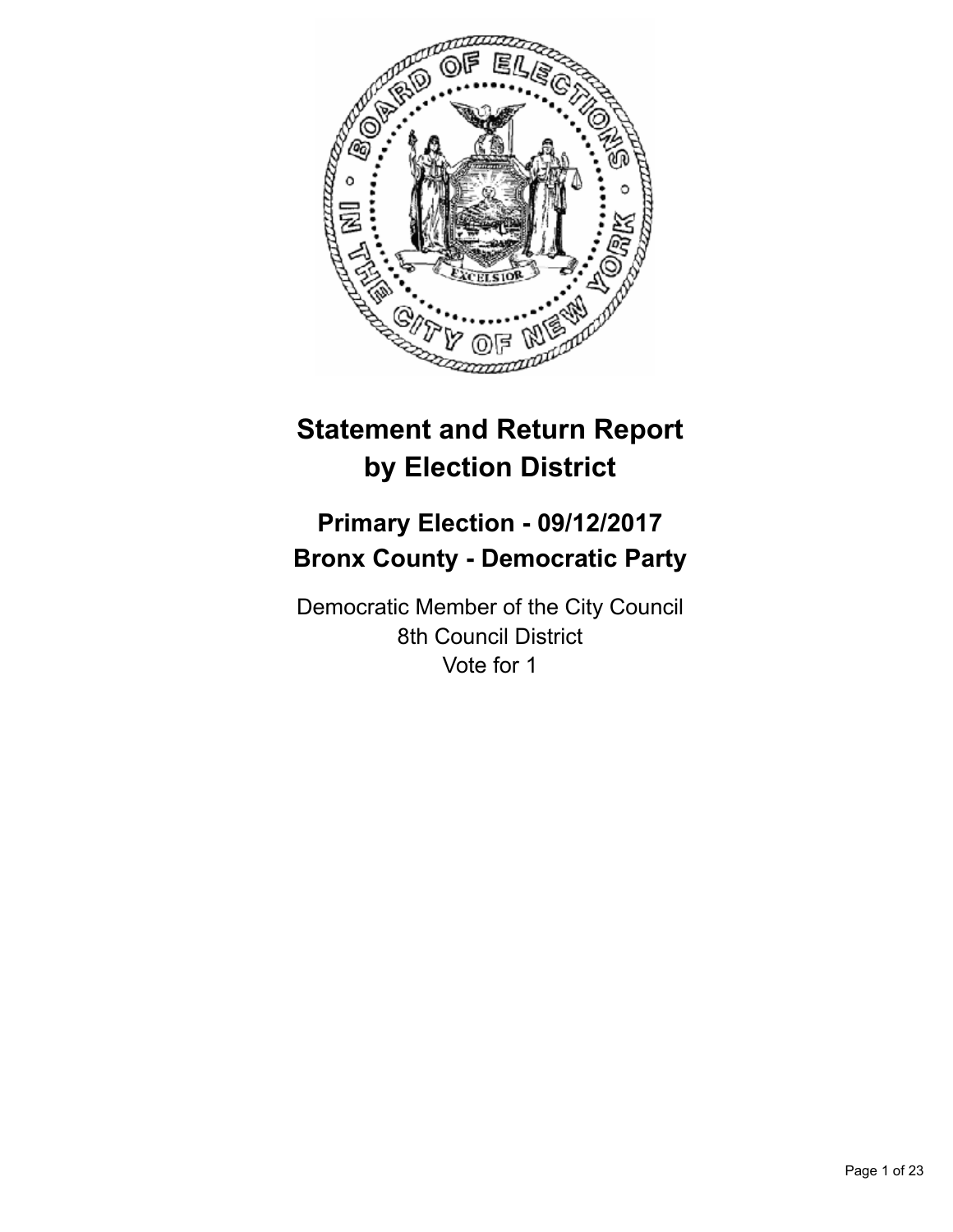

| <b>PUBLIC COUNTER</b>                                    | 22 |
|----------------------------------------------------------|----|
| <b>MANUALLY COUNTED EMERGENCY</b>                        | 0  |
| ABSENTEE / MILITARY                                      | 0  |
| AFFIDAVIT                                                | 0  |
| <b>Total Ballots</b>                                     | 22 |
| Less - Inapplicable Federal/Special Presidential Ballots | 0  |
| <b>Total Applicable Ballots</b>                          | 22 |
| DIANA AYALA                                              | 13 |
| <b>TAMIKA MAPP</b>                                       | 4  |
| ROBERT J. RODRIGUEZ                                      | 4  |
| <b>ISRAEL MARTINEZ</b>                                   | 0  |
| <b>Total Votes</b>                                       | 21 |
| Unrecorded                                               | 1  |

#### **049/77**

| PUBLIC COUNTER                                           | 40 |
|----------------------------------------------------------|----|
| <b>MANUALLY COUNTED EMERGENCY</b>                        | 0  |
| ABSENTEE / MILITARY                                      |    |
| <b>AFFIDAVIT</b>                                         | 0  |
| <b>Total Ballots</b>                                     | 41 |
| Less - Inapplicable Federal/Special Presidential Ballots | 0  |
| <b>Total Applicable Ballots</b>                          | 41 |
| DIANA AYALA                                              | 7  |
| <b>TAMIKA MAPP</b>                                       | 5  |
| ROBERT J. RODRIGUEZ                                      | 20 |
| <b>ISRAEL MARTINEZ</b>                                   | 3  |
| <b>Total Votes</b>                                       | 35 |
| Unrecorded                                               | 6  |

| PUBLIC COUNTER                                           | 42 |
|----------------------------------------------------------|----|
| <b>MANUALLY COUNTED EMERGENCY</b>                        | 0  |
| ABSENTEE / MILITARY                                      | 2  |
| AFFIDAVIT                                                | 1  |
| <b>Total Ballots</b>                                     | 45 |
| Less - Inapplicable Federal/Special Presidential Ballots | 0  |
| <b>Total Applicable Ballots</b>                          | 45 |
| DIANA AYALA                                              | 22 |
| <b>TAMIKA MAPP</b>                                       | 4  |
| ROBERT J. RODRIGUEZ                                      | 15 |
| <b>ISRAEL MARTINEZ</b>                                   | 0  |
| <b>Total Votes</b>                                       | 41 |
| Unrecorded                                               | 4  |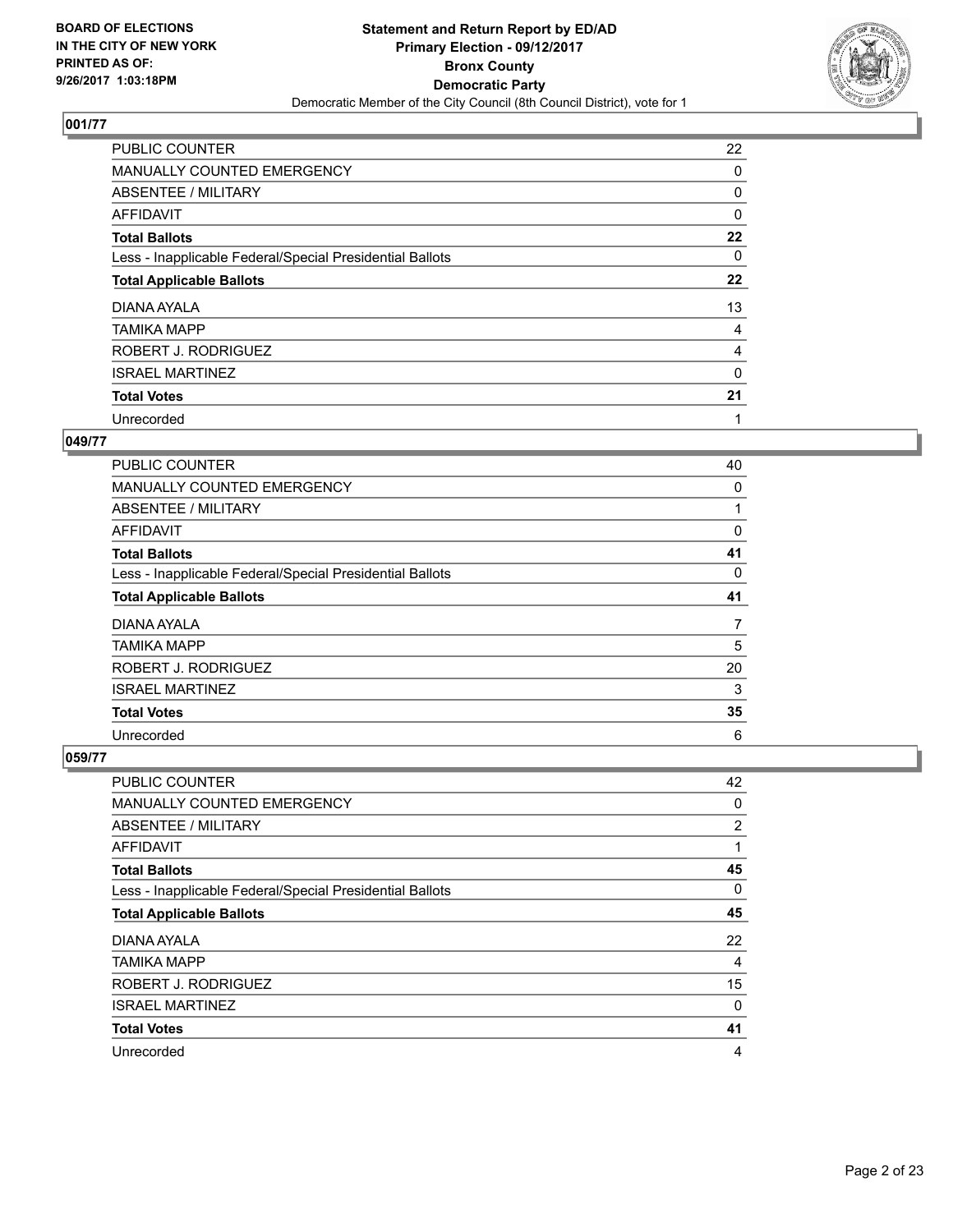

| <b>PUBLIC COUNTER</b>                                    | 59 |
|----------------------------------------------------------|----|
| <b>MANUALLY COUNTED EMERGENCY</b>                        | 0  |
| <b>ABSENTEE / MILITARY</b>                               | 6  |
| <b>AFFIDAVIT</b>                                         | 0  |
| <b>Total Ballots</b>                                     | 65 |
| Less - Inapplicable Federal/Special Presidential Ballots | 0  |
| <b>Total Applicable Ballots</b>                          | 65 |
| DIANA AYALA                                              | 24 |
| TAMIKA MAPP                                              | 8  |
| ROBERT J. RODRIGUEZ                                      | 24 |
| <b>ISRAEL MARTINEZ</b>                                   | 2  |
| ALAYAH WILLIAMS (WRITE-IN)                               | 1  |
| <b>Total Votes</b>                                       | 59 |
| Unrecorded                                               | 6  |
|                                                          |    |

**066/77 COMBINED into: 084/84**

| <b>PUBLIC COUNTER</b>                                    | 77             |
|----------------------------------------------------------|----------------|
| MANUALLY COUNTED EMERGENCY                               | 0              |
| ABSENTEE / MILITARY                                      | $\overline{2}$ |
| <b>AFFIDAVIT</b>                                         | 1              |
| <b>Total Ballots</b>                                     | 80             |
| Less - Inapplicable Federal/Special Presidential Ballots | 0              |
| <b>Total Applicable Ballots</b>                          | 80             |
| DIANA AYALA                                              | 46             |
| TAMIKA MAPP                                              | 9              |
| ROBERT J. RODRIGUEZ                                      | 20             |
| <b>ISRAEL MARTINEZ</b>                                   |                |
| <b>Total Votes</b>                                       | 76             |
| Unrecorded                                               | 4              |
| 069/77 COMBINED into: 049/77                             |                |
| 073/77 COMBINED into: 049/77                             |                |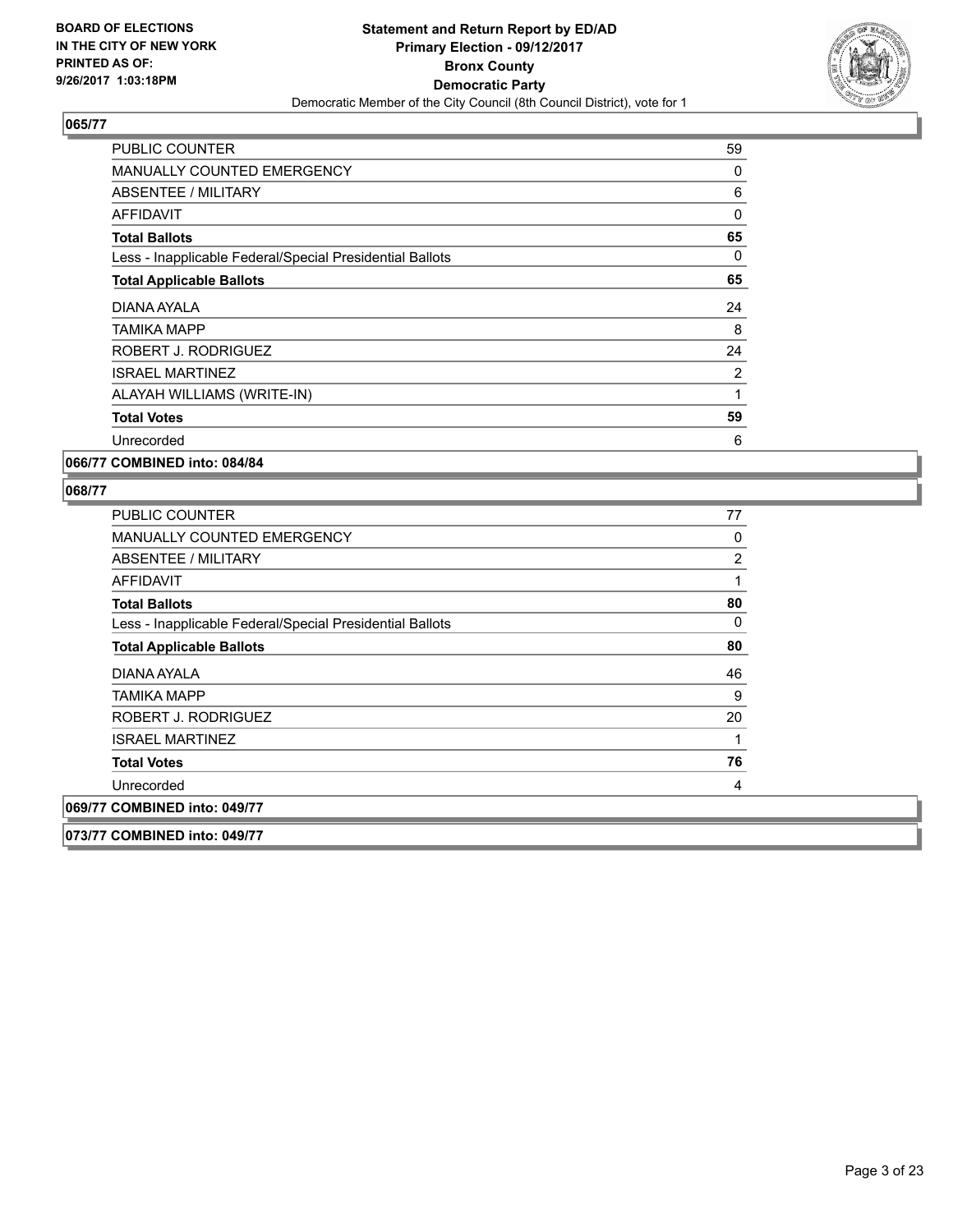

| <b>PUBLIC COUNTER</b>                                    | 77 |
|----------------------------------------------------------|----|
| MANUALLY COUNTED EMERGENCY                               | 0  |
| ABSENTEE / MILITARY                                      | 0  |
| AFFIDAVIT                                                |    |
| <b>Total Ballots</b>                                     | 78 |
| Less - Inapplicable Federal/Special Presidential Ballots | 0  |
| <b>Total Applicable Ballots</b>                          | 78 |
| DIANA AYALA                                              | 36 |
| <b>TAMIKA MAPP</b>                                       | 5  |
| ROBERT J. RODRIGUEZ                                      | 28 |
| <b>ISRAEL MARTINEZ</b>                                   | 4  |
| <b>Total Votes</b>                                       | 73 |
| Unrecorded                                               | 5  |

#### **010/84**

| <b>PUBLIC COUNTER</b>                                    | 93             |
|----------------------------------------------------------|----------------|
| <b>MANUALLY COUNTED EMERGENCY</b>                        | 0              |
| ABSENTEE / MILITARY                                      | $\overline{4}$ |
| AFFIDAVIT                                                | 1              |
| <b>Total Ballots</b>                                     | 98             |
| Less - Inapplicable Federal/Special Presidential Ballots | 0              |
| <b>Total Applicable Ballots</b>                          | 98             |
| DIANA AYALA                                              | 43             |
| <b>TAMIKA MAPP</b>                                       | 5              |
| ROBERT J. RODRIGUEZ                                      | 35             |
| <b>ISRAEL MARTINEZ</b>                                   | 10             |
| <b>Total Votes</b>                                       | 93             |
| Unrecorded                                               | 5              |

| <b>PUBLIC COUNTER</b>                                    | 96       |
|----------------------------------------------------------|----------|
| <b>MANUALLY COUNTED EMERGENCY</b>                        | $\Omega$ |
| ABSENTEE / MILITARY                                      | 30       |
| AFFIDAVIT                                                | 1        |
| <b>Total Ballots</b>                                     | 127      |
| Less - Inapplicable Federal/Special Presidential Ballots | 0        |
| <b>Total Applicable Ballots</b>                          | 127      |
| DIANA AYALA                                              | 54       |
| <b>TAMIKA MAPP</b>                                       | 10       |
| ROBERT J. RODRIGUEZ                                      | 37       |
| <b>ISRAEL MARTINEZ</b>                                   | 6        |
| <b>Total Votes</b>                                       | 107      |
| Unrecorded                                               | 20       |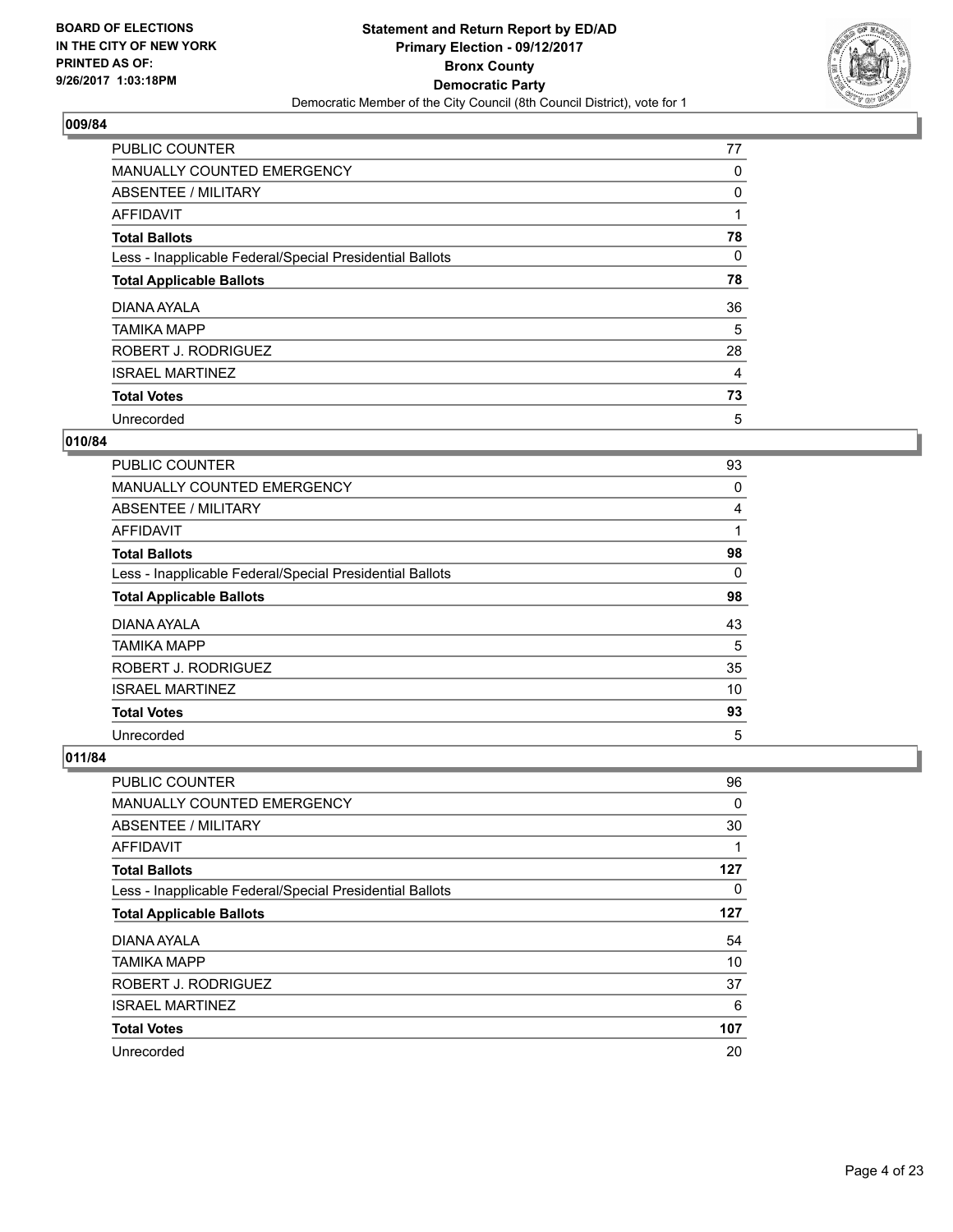

| <b>PUBLIC COUNTER</b>                                    | 60 |
|----------------------------------------------------------|----|
| MANUALLY COUNTED EMERGENCY                               | 0  |
| ABSENTEE / MILITARY                                      | 0  |
| AFFIDAVIT                                                |    |
| <b>Total Ballots</b>                                     | 61 |
| Less - Inapplicable Federal/Special Presidential Ballots | 0  |
| <b>Total Applicable Ballots</b>                          | 61 |
| DIANA AYALA                                              | 30 |
| <b>TAMIKA MAPP</b>                                       | 9  |
| ROBERT J. RODRIGUEZ                                      | 9  |
| <b>ISRAEL MARTINEZ</b>                                   | 3  |
| <b>Total Votes</b>                                       | 51 |
| Unrecorded                                               | 10 |

## **013/84**

| <b>PUBLIC COUNTER</b>                                    | 67 |
|----------------------------------------------------------|----|
| <b>MANUALLY COUNTED EMERGENCY</b>                        | 0  |
| ABSENTEE / MILITARY                                      | 0  |
| AFFIDAVIT                                                | 2  |
| <b>Total Ballots</b>                                     | 69 |
| Less - Inapplicable Federal/Special Presidential Ballots | 0  |
| <b>Total Applicable Ballots</b>                          | 69 |
| DIANA AYALA                                              | 35 |
| <b>TAMIKA MAPP</b>                                       | 8  |
| ROBERT J. RODRIGUEZ                                      | 17 |
| <b>ISRAEL MARTINEZ</b>                                   | 6  |
| <b>Total Votes</b>                                       | 66 |
| Unrecorded                                               | 3  |

| PUBLIC COUNTER                                           | 69 |
|----------------------------------------------------------|----|
| MANUALLY COUNTED EMERGENCY                               | 0  |
| ABSENTEE / MILITARY                                      | 0  |
| AFFIDAVIT                                                | 1  |
| <b>Total Ballots</b>                                     | 70 |
| Less - Inapplicable Federal/Special Presidential Ballots | 0  |
| <b>Total Applicable Ballots</b>                          | 70 |
| DIANA AYALA                                              | 36 |
| <b>TAMIKA MAPP</b>                                       | 11 |
| ROBERT J. RODRIGUEZ                                      | 12 |
| <b>ISRAEL MARTINEZ</b>                                   | 3  |
| <b>Total Votes</b>                                       | 62 |
| Unrecorded                                               | 8  |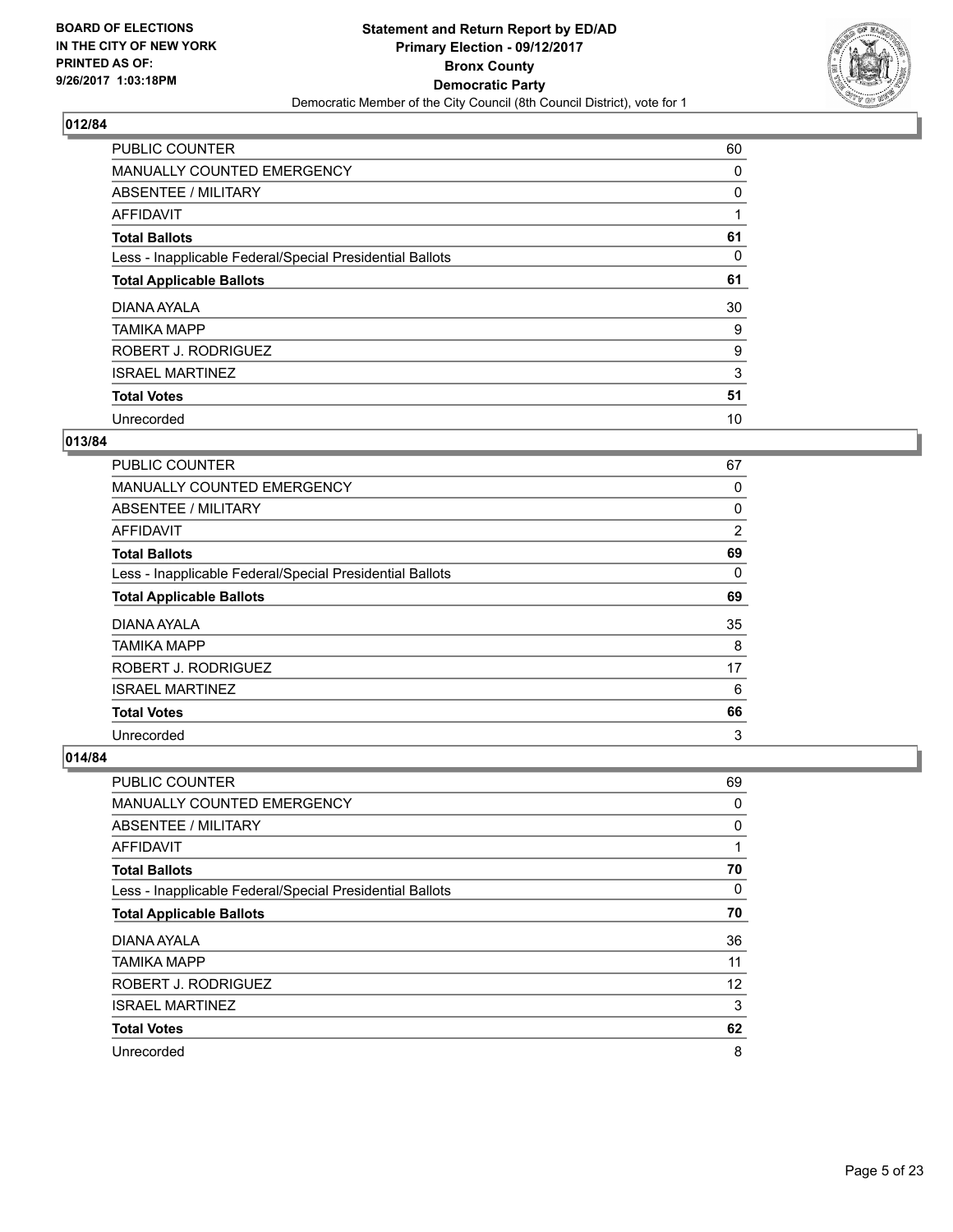

| <b>PUBLIC COUNTER</b>                                    | 56             |
|----------------------------------------------------------|----------------|
| MANUALLY COUNTED EMERGENCY                               | 0              |
| ABSENTEE / MILITARY                                      | $\overline{2}$ |
| <b>AFFIDAVIT</b>                                         | 0              |
| <b>Total Ballots</b>                                     | 58             |
| Less - Inapplicable Federal/Special Presidential Ballots | 0              |
| <b>Total Applicable Ballots</b>                          | 58             |
| DIANA AYALA                                              | 24             |
| <b>TAMIKA MAPP</b>                                       | 3              |
| ROBERT J. RODRIGUEZ                                      | 14             |
| <b>ISRAEL MARTINEZ</b>                                   | 7              |
| <b>Total Votes</b>                                       | 48             |
| Unrecorded                                               | 10             |

## **016/84**

| <b>PUBLIC COUNTER</b>                                    | 78       |
|----------------------------------------------------------|----------|
| <b>MANUALLY COUNTED EMERGENCY</b>                        | 0        |
| ABSENTEE / MILITARY                                      | 0        |
| AFFIDAVIT                                                | $\Omega$ |
| <b>Total Ballots</b>                                     | 78       |
| Less - Inapplicable Federal/Special Presidential Ballots | 0        |
| <b>Total Applicable Ballots</b>                          | 78       |
| DIANA AYALA                                              | 41       |
| <b>TAMIKA MAPP</b>                                       | 7        |
| ROBERT J. RODRIGUEZ                                      | 16       |
| <b>ISRAEL MARTINEZ</b>                                   | 5        |
| <b>Total Votes</b>                                       | 69       |
| Unrecorded                                               | 9        |

| PUBLIC COUNTER                                           | 12 |
|----------------------------------------------------------|----|
| <b>MANUALLY COUNTED EMERGENCY</b>                        | 0  |
| ABSENTEE / MILITARY                                      |    |
| AFFIDAVIT                                                | 0  |
| <b>Total Ballots</b>                                     | 13 |
| Less - Inapplicable Federal/Special Presidential Ballots | 0  |
| <b>Total Applicable Ballots</b>                          | 13 |
| DIANA AYALA                                              | 7  |
| <b>TAMIKA MAPP</b>                                       | 3  |
| ROBERT J. RODRIGUEZ                                      | 1  |
| <b>ISRAEL MARTINEZ</b>                                   | 1  |
| <b>Total Votes</b>                                       | 12 |
| Unrecorded                                               | 1  |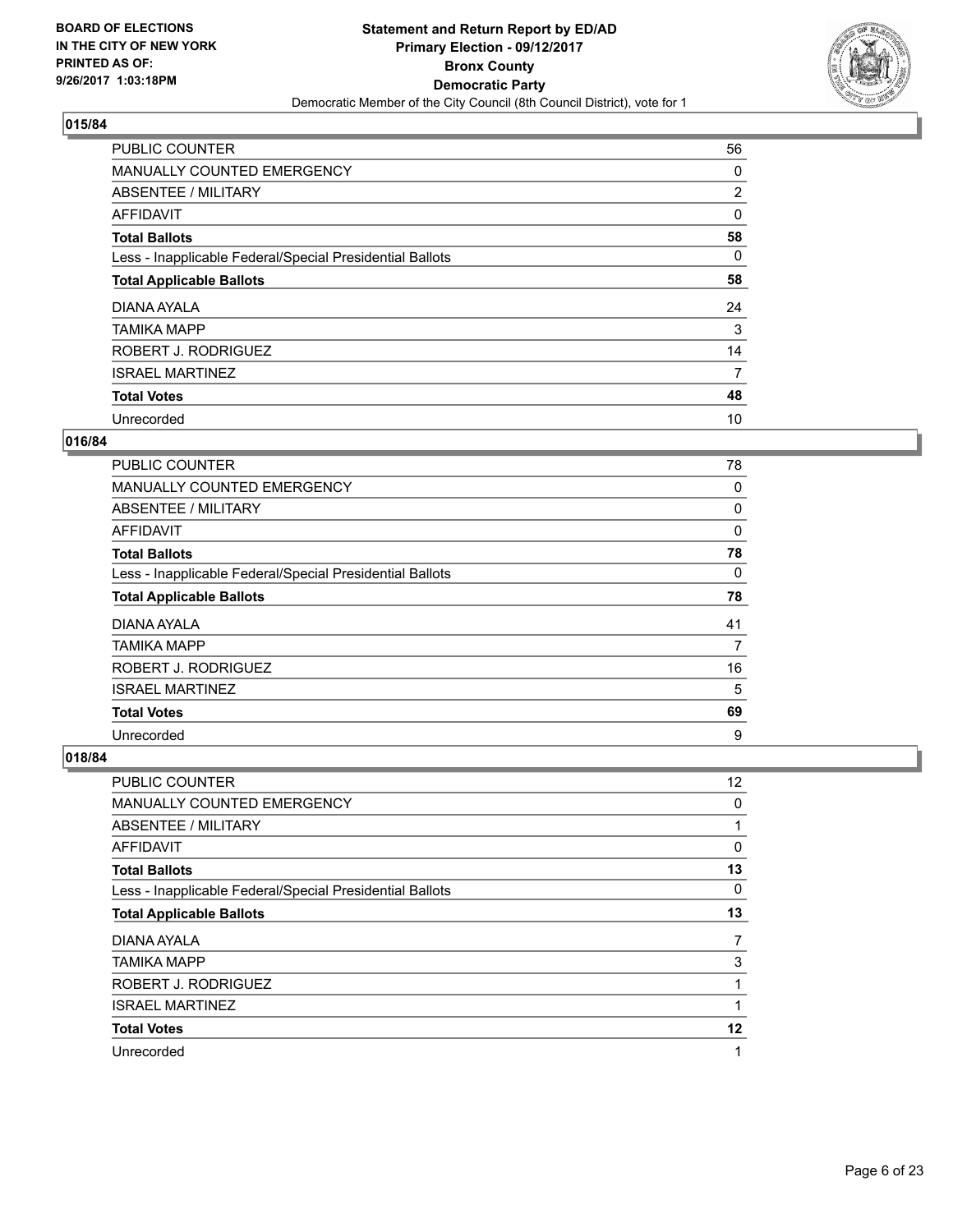

| <b>PUBLIC COUNTER</b>                                    | 134 |
|----------------------------------------------------------|-----|
| MANUALLY COUNTED EMERGENCY                               | 0   |
| ABSENTEE / MILITARY                                      | 3   |
| <b>AFFIDAVIT</b>                                         |     |
| <b>Total Ballots</b>                                     | 138 |
| Less - Inapplicable Federal/Special Presidential Ballots | 0   |
| <b>Total Applicable Ballots</b>                          | 138 |
| DIANA AYALA                                              | 84  |
| <b>TAMIKA MAPP</b>                                       | 2   |
| ROBERT J. RODRIGUEZ                                      | 29  |
| <b>ISRAEL MARTINEZ</b>                                   | 9   |
| <b>Total Votes</b>                                       | 124 |
| Unrecorded                                               | 14  |

#### **020/84**

| <b>PUBLIC COUNTER</b>                                    | 67             |
|----------------------------------------------------------|----------------|
| MANUALLY COUNTED EMERGENCY                               | 0              |
| ABSENTEE / MILITARY                                      | 0              |
| <b>AFFIDAVIT</b>                                         | 3              |
| <b>Total Ballots</b>                                     | 70             |
| Less - Inapplicable Federal/Special Presidential Ballots | 0              |
| <b>Total Applicable Ballots</b>                          | 70             |
| DIANA AYALA                                              | 33             |
| TAMIKA MAPP                                              | 8              |
| ROBERT J. RODRIGUEZ                                      | 24             |
| <b>ISRAEL MARTINEZ</b>                                   | 3              |
| <b>Total Votes</b>                                       | 68             |
| Unrecorded                                               | $\overline{2}$ |

| PUBLIC COUNTER                                           | 14             |
|----------------------------------------------------------|----------------|
| <b>MANUALLY COUNTED EMERGENCY</b>                        | 0              |
| ABSENTEE / MILITARY                                      | 0              |
| AFFIDAVIT                                                | 0              |
| <b>Total Ballots</b>                                     | 14             |
| Less - Inapplicable Federal/Special Presidential Ballots | 0              |
| <b>Total Applicable Ballots</b>                          | 14             |
| DIANA AYALA                                              | 10             |
| <b>TAMIKA MAPP</b>                                       |                |
| ROBERT J. RODRIGUEZ                                      | $\overline{2}$ |
| <b>ISRAEL MARTINEZ</b>                                   |                |
| <b>Total Votes</b>                                       | 14             |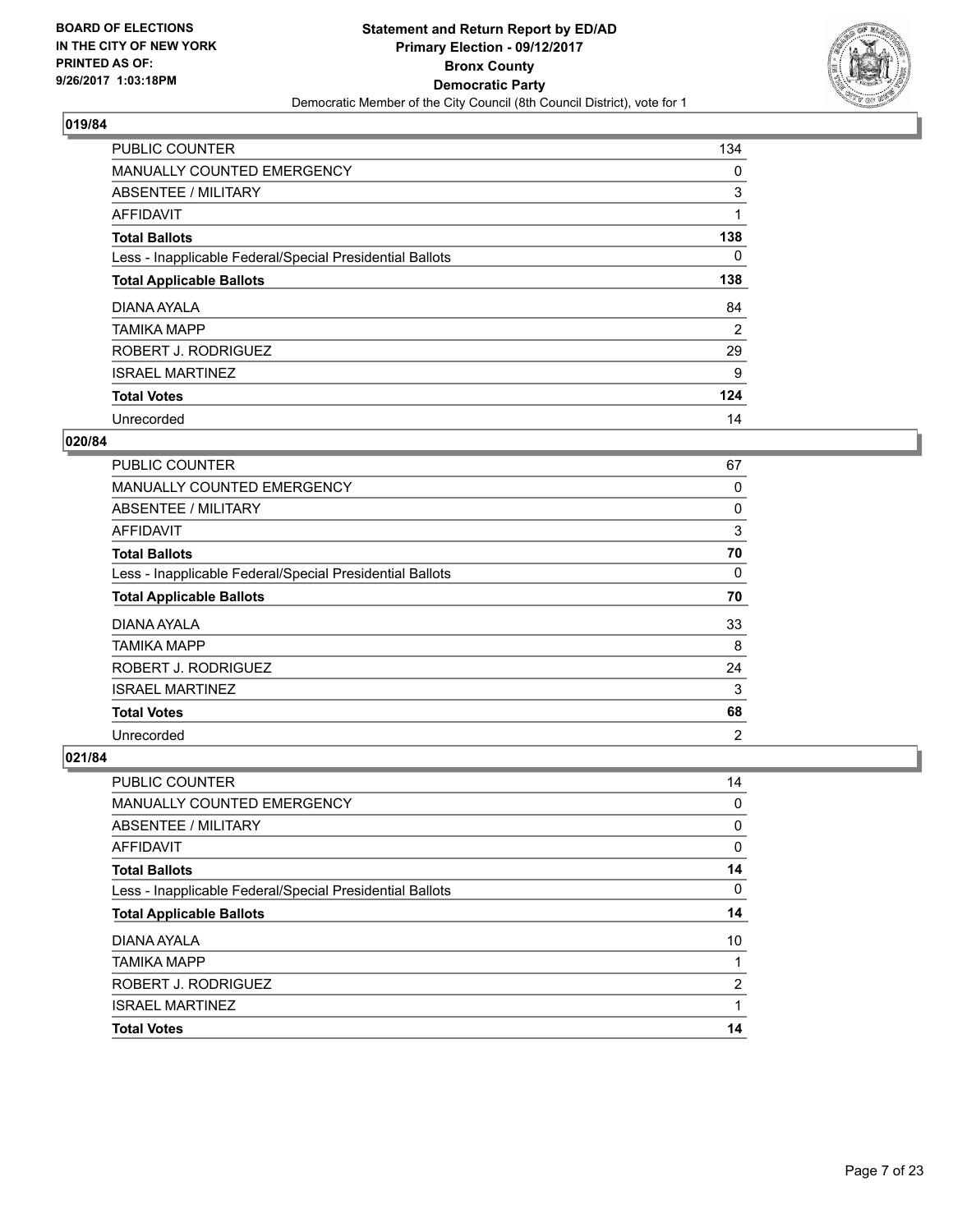

| <b>PUBLIC COUNTER</b>                                    | 116            |
|----------------------------------------------------------|----------------|
| MANUALLY COUNTED EMERGENCY                               | 0              |
| ABSENTEE / MILITARY                                      | $\overline{2}$ |
| AFFIDAVIT                                                | 0              |
| <b>Total Ballots</b>                                     | 118            |
| Less - Inapplicable Federal/Special Presidential Ballots | 0              |
| <b>Total Applicable Ballots</b>                          | 118            |
| DIANA AYALA                                              | 48             |
| <b>TAMIKA MAPP</b>                                       | 11             |
| ROBERT J. RODRIGUEZ                                      | 37             |
| <b>ISRAEL MARTINEZ</b>                                   | 7              |
| <b>Total Votes</b>                                       | 103            |
| Unrecorded                                               | 15             |

#### **024/84**

| <b>PUBLIC COUNTER</b>                                    | 84 |
|----------------------------------------------------------|----|
| <b>MANUALLY COUNTED EMERGENCY</b>                        | 0  |
| ABSENTEE / MILITARY                                      | 0  |
| AFFIDAVIT                                                | 0  |
| <b>Total Ballots</b>                                     | 84 |
| Less - Inapplicable Federal/Special Presidential Ballots | 0  |
| <b>Total Applicable Ballots</b>                          | 84 |
| DIANA AYALA                                              | 30 |
| TAMIKA MAPP                                              | 15 |
| ROBERT J. RODRIGUEZ                                      | 25 |
| <b>ISRAEL MARTINEZ</b>                                   | 2  |
| <b>Total Votes</b>                                       | 72 |
| Unrecorded                                               | 12 |

| <b>PUBLIC COUNTER</b>                                    | 77 |
|----------------------------------------------------------|----|
| <b>MANUALLY COUNTED EMERGENCY</b>                        | 0  |
| ABSENTEE / MILITARY                                      | 2  |
| AFFIDAVIT                                                | 2  |
| <b>Total Ballots</b>                                     | 81 |
| Less - Inapplicable Federal/Special Presidential Ballots | 0  |
| <b>Total Applicable Ballots</b>                          | 81 |
| DIANA AYALA                                              | 33 |
| <b>TAMIKA MAPP</b>                                       | 10 |
| ROBERT J. RODRIGUEZ                                      | 25 |
| <b>ISRAEL MARTINEZ</b>                                   | 4  |
| <b>Total Votes</b>                                       | 72 |
| Unrecorded                                               | 9  |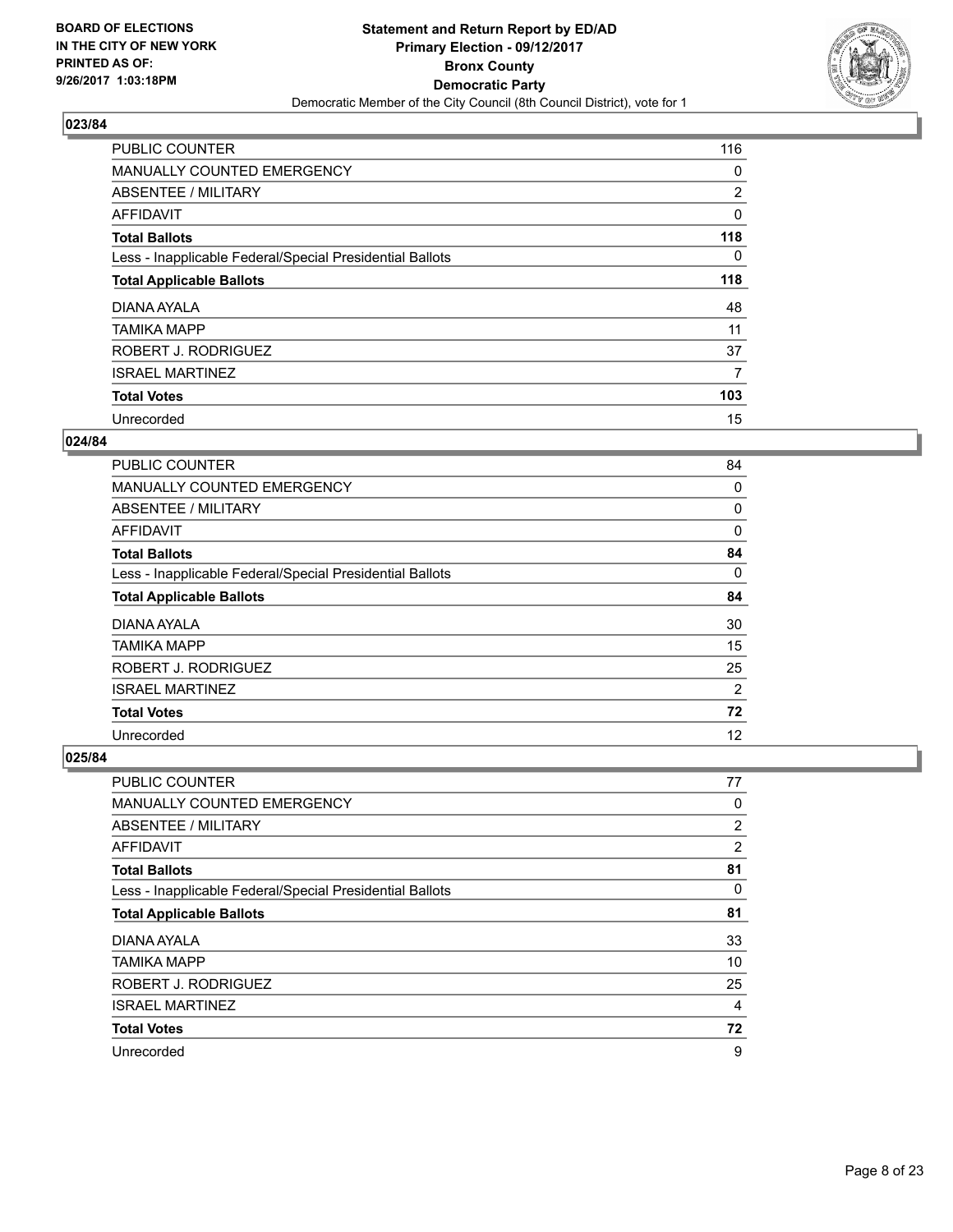

| <b>PUBLIC COUNTER</b>                                    | 49 |
|----------------------------------------------------------|----|
| MANUALLY COUNTED EMERGENCY                               | 0  |
| ABSENTEE / MILITARY                                      | 3  |
| AFFIDAVIT                                                | 0  |
| <b>Total Ballots</b>                                     | 52 |
| Less - Inapplicable Federal/Special Presidential Ballots | 0  |
| <b>Total Applicable Ballots</b>                          | 52 |
| DIANA AYALA                                              | 27 |
| <b>TAMIKA MAPP</b>                                       | 7  |
| ROBERT J. RODRIGUEZ                                      | 11 |
| <b>ISRAEL MARTINEZ</b>                                   | 2  |
| <b>Total Votes</b>                                       | 47 |
| Unrecorded                                               | 5  |

## **027/84**

| <b>PUBLIC COUNTER</b>                                    | 62 |
|----------------------------------------------------------|----|
| MANUALLY COUNTED EMERGENCY                               | 0  |
| ABSENTEE / MILITARY                                      | 0  |
| <b>AFFIDAVIT</b>                                         | 1  |
| <b>Total Ballots</b>                                     | 63 |
| Less - Inapplicable Federal/Special Presidential Ballots | 0  |
| <b>Total Applicable Ballots</b>                          | 63 |
| DIANA AYALA                                              | 32 |
| TAMIKA MAPP                                              | 8  |
| ROBERT J. RODRIGUEZ                                      | 10 |
| <b>ISRAEL MARTINEZ</b>                                   | 6  |
| <b>Total Votes</b>                                       | 56 |
| Unrecorded                                               | 7  |

| PUBLIC COUNTER                                           | 101 |
|----------------------------------------------------------|-----|
| <b>MANUALLY COUNTED EMERGENCY</b>                        | 0   |
| ABSENTEE / MILITARY                                      | 1   |
| AFFIDAVIT                                                | 0   |
| <b>Total Ballots</b>                                     | 102 |
| Less - Inapplicable Federal/Special Presidential Ballots | 0   |
| <b>Total Applicable Ballots</b>                          | 102 |
| DIANA AYALA                                              | 45  |
| <b>TAMIKA MAPP</b>                                       | 11  |
| ROBERT J. RODRIGUEZ                                      | 23  |
| <b>ISRAEL MARTINEZ</b>                                   | 5   |
| <b>Total Votes</b>                                       | 84  |
| Unrecorded                                               | 18  |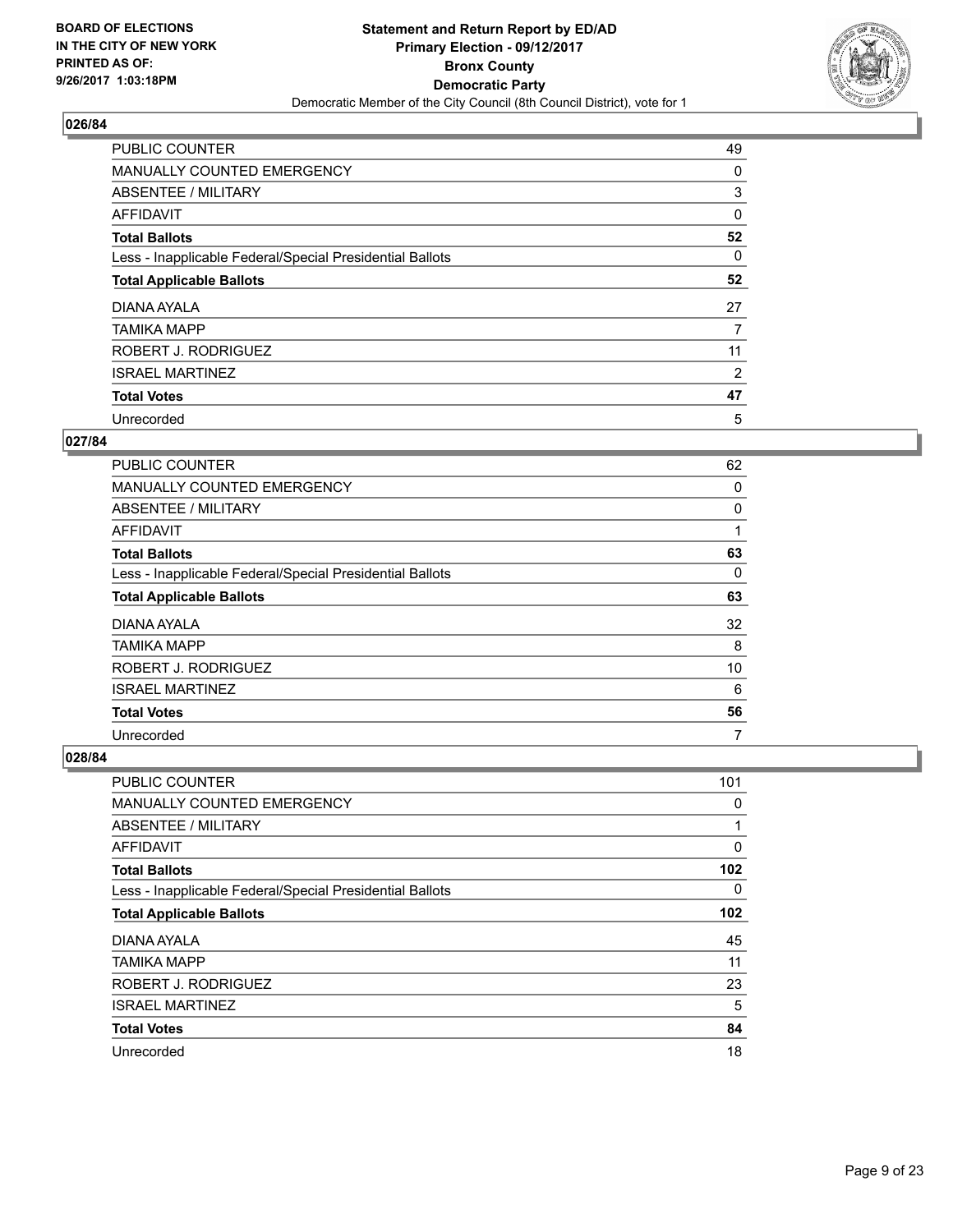

| <b>PUBLIC COUNTER</b>                                    | 70 |
|----------------------------------------------------------|----|
| MANUALLY COUNTED EMERGENCY                               | 0  |
| ABSENTEE / MILITARY                                      | 0  |
| AFFIDAVIT                                                | 2  |
| <b>Total Ballots</b>                                     | 72 |
| Less - Inapplicable Federal/Special Presidential Ballots | 0  |
| <b>Total Applicable Ballots</b>                          | 72 |
| DIANA AYALA                                              | 27 |
| <b>TAMIKA MAPP</b>                                       | 12 |
| ROBERT J. RODRIGUEZ                                      | 19 |
| <b>ISRAEL MARTINEZ</b>                                   | 5  |
| <b>Total Votes</b>                                       | 63 |
| Unrecorded                                               | 9  |

#### **030/84**

| <b>PUBLIC COUNTER</b>                                    | 56 |
|----------------------------------------------------------|----|
| MANUALLY COUNTED EMERGENCY                               | 0  |
| ABSENTEE / MILITARY                                      |    |
| AFFIDAVIT                                                | 0  |
| <b>Total Ballots</b>                                     | 57 |
| Less - Inapplicable Federal/Special Presidential Ballots | 0  |
| <b>Total Applicable Ballots</b>                          | 57 |
| DIANA AYALA                                              | 24 |
| TAMIKA MAPP                                              | 8  |
| ROBERT J. RODRIGUEZ                                      | 13 |
| <b>ISRAEL MARTINEZ</b>                                   | 3  |
| <b>Total Votes</b>                                       | 48 |
| Unrecorded                                               | 9  |

| <b>PUBLIC COUNTER</b>                                    | 41 |
|----------------------------------------------------------|----|
| <b>MANUALLY COUNTED EMERGENCY</b>                        | 0  |
| ABSENTEE / MILITARY                                      | 0  |
| AFFIDAVIT                                                | 0  |
| <b>Total Ballots</b>                                     | 41 |
| Less - Inapplicable Federal/Special Presidential Ballots | 0  |
| <b>Total Applicable Ballots</b>                          | 41 |
| DIANA AYALA                                              | 19 |
| <b>TAMIKA MAPP</b>                                       | 7  |
| ROBERT J. RODRIGUEZ                                      | 8  |
| <b>ISRAEL MARTINEZ</b>                                   | 2  |
| <b>Total Votes</b>                                       | 36 |
| Unrecorded                                               | 5  |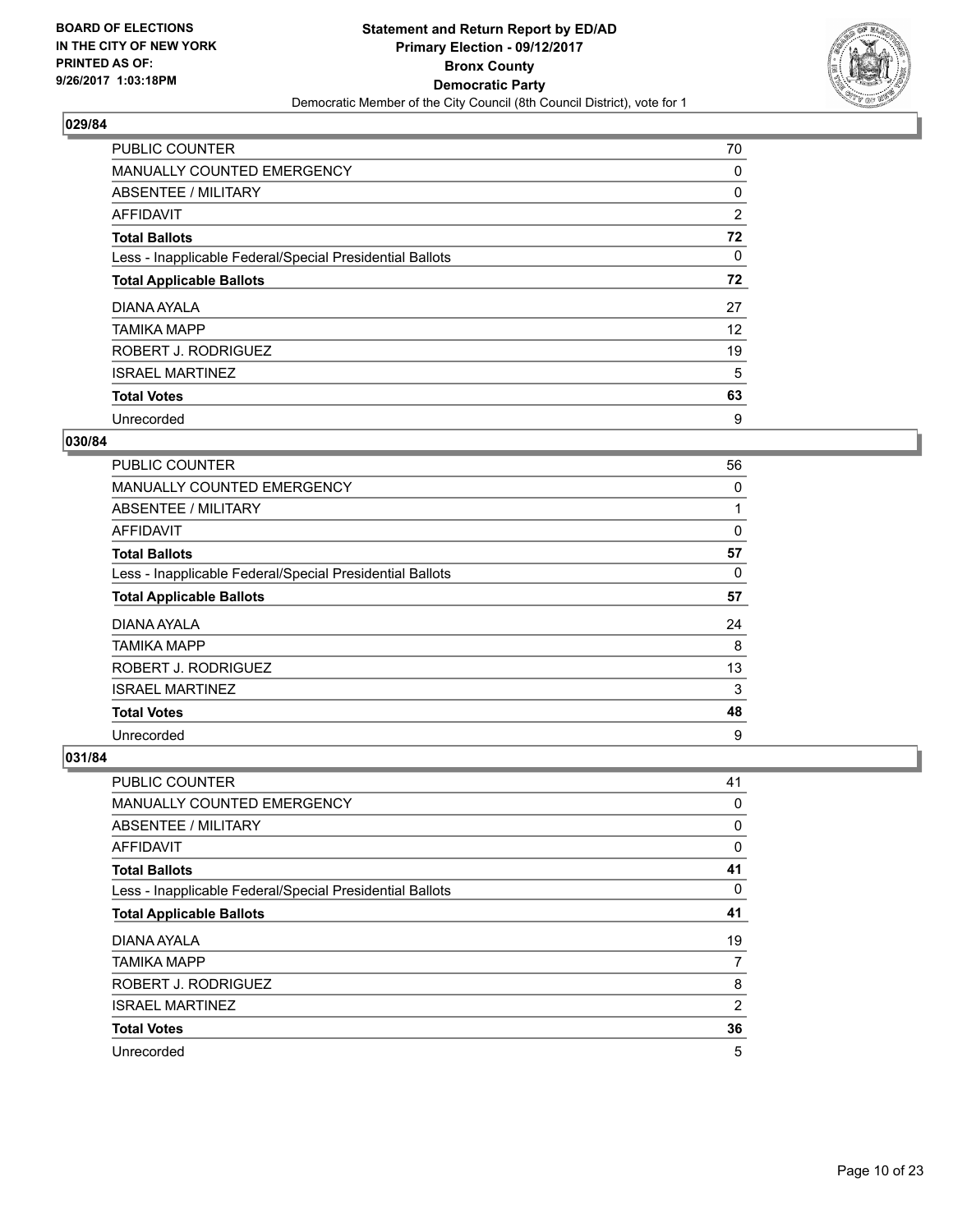

| <b>PUBLIC COUNTER</b>                                    | 30             |
|----------------------------------------------------------|----------------|
| MANUALLY COUNTED EMERGENCY                               | 0              |
| ABSENTEE / MILITARY                                      |                |
| AFFIDAVIT                                                | 0              |
| <b>Total Ballots</b>                                     | 31             |
| Less - Inapplicable Federal/Special Presidential Ballots | 0              |
| <b>Total Applicable Ballots</b>                          | 31             |
| DIANA AYALA                                              | 8              |
| <b>TAMIKA MAPP</b>                                       | 6              |
| ROBERT J. RODRIGUEZ                                      | 9              |
| <b>ISRAEL MARTINEZ</b>                                   | $\overline{4}$ |
| <b>Total Votes</b>                                       | 27             |
| Unrecorded                                               | 4              |

#### **033/84**

| <b>PUBLIC COUNTER</b>                                    | 50 |
|----------------------------------------------------------|----|
| <b>MANUALLY COUNTED EMERGENCY</b>                        | 0  |
| ABSENTEE / MILITARY                                      |    |
| AFFIDAVIT                                                | 0  |
| <b>Total Ballots</b>                                     | 51 |
| Less - Inapplicable Federal/Special Presidential Ballots | 0  |
| <b>Total Applicable Ballots</b>                          | 51 |
| DIANA AYALA                                              | 29 |
| <b>TAMIKA MAPP</b>                                       | 5  |
| ROBERT J. RODRIGUEZ                                      | 6  |
| <b>ISRAEL MARTINEZ</b>                                   | 4  |
| <b>Total Votes</b>                                       | 44 |
| Unrecorded                                               | 7  |

| PUBLIC COUNTER                                           | 71             |
|----------------------------------------------------------|----------------|
| MANUALLY COUNTED EMERGENCY                               | 0              |
| ABSENTEE / MILITARY                                      | $\overline{2}$ |
| AFFIDAVIT                                                | 0              |
| <b>Total Ballots</b>                                     | 73             |
| Less - Inapplicable Federal/Special Presidential Ballots | 0              |
| <b>Total Applicable Ballots</b>                          | 73             |
| DIANA AYALA                                              | 42             |
| <b>TAMIKA MAPP</b>                                       | 11             |
| ROBERT J. RODRIGUEZ                                      | 7              |
| <b>ISRAEL MARTINEZ</b>                                   | 7              |
| <b>Total Votes</b>                                       | 67             |
| Unrecorded                                               | 6              |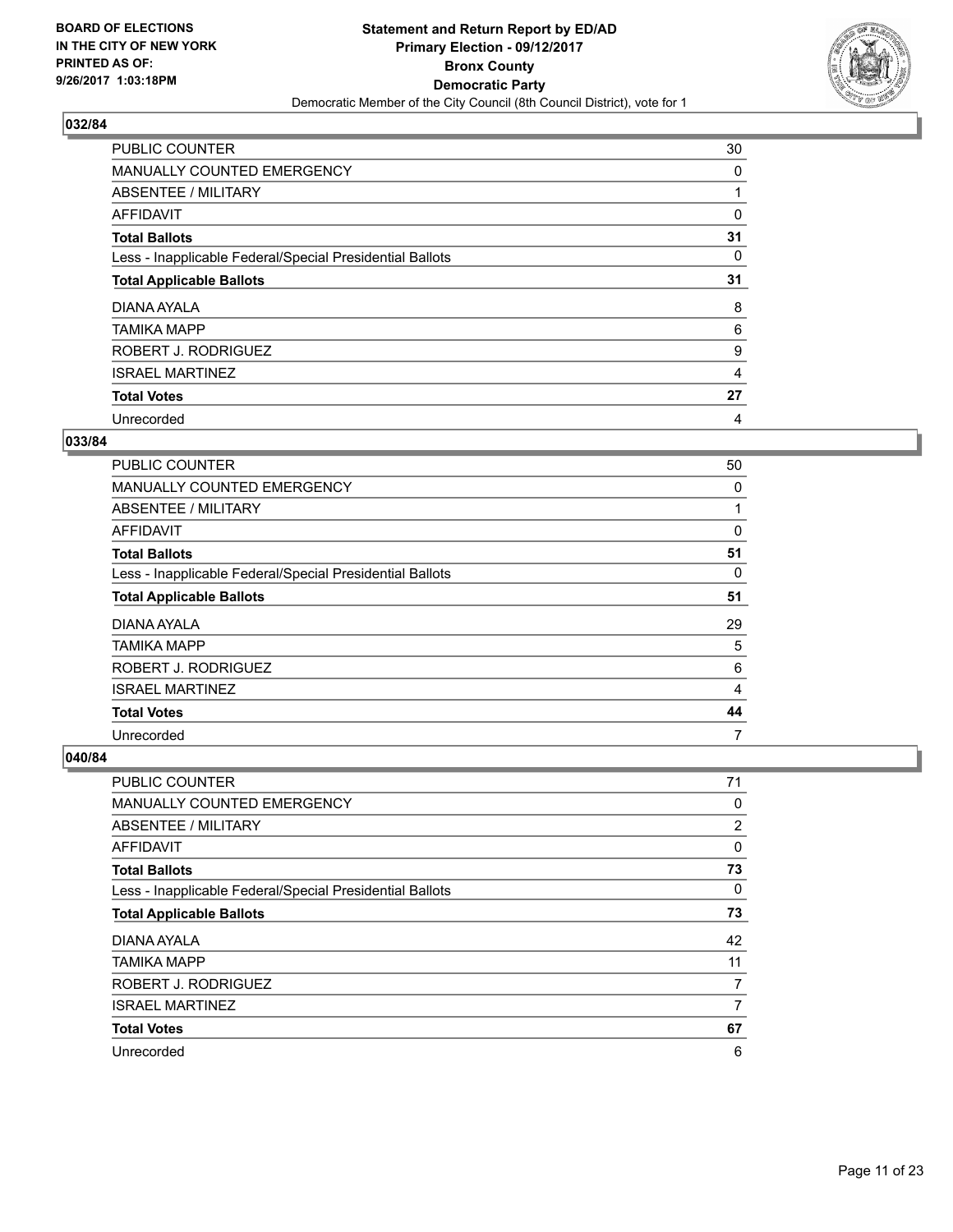

| <b>PUBLIC COUNTER</b>                                    | 89 |
|----------------------------------------------------------|----|
| MANUALLY COUNTED EMERGENCY                               | 0  |
| ABSENTEE / MILITARY                                      |    |
| <b>AFFIDAVIT</b>                                         | 0  |
| <b>Total Ballots</b>                                     | 90 |
| Less - Inapplicable Federal/Special Presidential Ballots | 0  |
| <b>Total Applicable Ballots</b>                          | 90 |
| DIANA AYALA                                              | 41 |
| <b>TAMIKA MAPP</b>                                       | 5  |
| ROBERT J. RODRIGUEZ                                      | 17 |
| <b>ISRAEL MARTINEZ</b>                                   | 5  |
| <b>Total Votes</b>                                       | 68 |
| Unrecorded                                               | 22 |

#### **043/84**

| <b>PUBLIC COUNTER</b>                                    | 80 |
|----------------------------------------------------------|----|
| <b>MANUALLY COUNTED EMERGENCY</b>                        | 0  |
| ABSENTEE / MILITARY                                      |    |
| <b>AFFIDAVIT</b>                                         | 0  |
| <b>Total Ballots</b>                                     | 81 |
| Less - Inapplicable Federal/Special Presidential Ballots | 0  |
| <b>Total Applicable Ballots</b>                          | 81 |
| DIANA AYALA                                              | 31 |
| TAMIKA MAPP                                              | 6  |
| ROBERT J. RODRIGUEZ                                      | 19 |
| <b>ISRAEL MARTINEZ</b>                                   | 14 |
| <b>Total Votes</b>                                       | 70 |
| Unrecorded                                               | 11 |

| <b>PUBLIC COUNTER</b>                                    | 77       |
|----------------------------------------------------------|----------|
| <b>MANUALLY COUNTED EMERGENCY</b>                        | 0        |
| ABSENTEE / MILITARY                                      |          |
| AFFIDAVIT                                                | 0        |
| <b>Total Ballots</b>                                     | 78       |
| Less - Inapplicable Federal/Special Presidential Ballots | $\Omega$ |
| <b>Total Applicable Ballots</b>                          | 78       |
| DIANA AYALA                                              | 29       |
| <b>TAMIKA MAPP</b>                                       | 7        |
| ROBERT J. RODRIGUEZ                                      | 21       |
| <b>ISRAEL MARTINEZ</b>                                   | 11       |
| <b>Total Votes</b>                                       | 68       |
| Unrecorded                                               | 10       |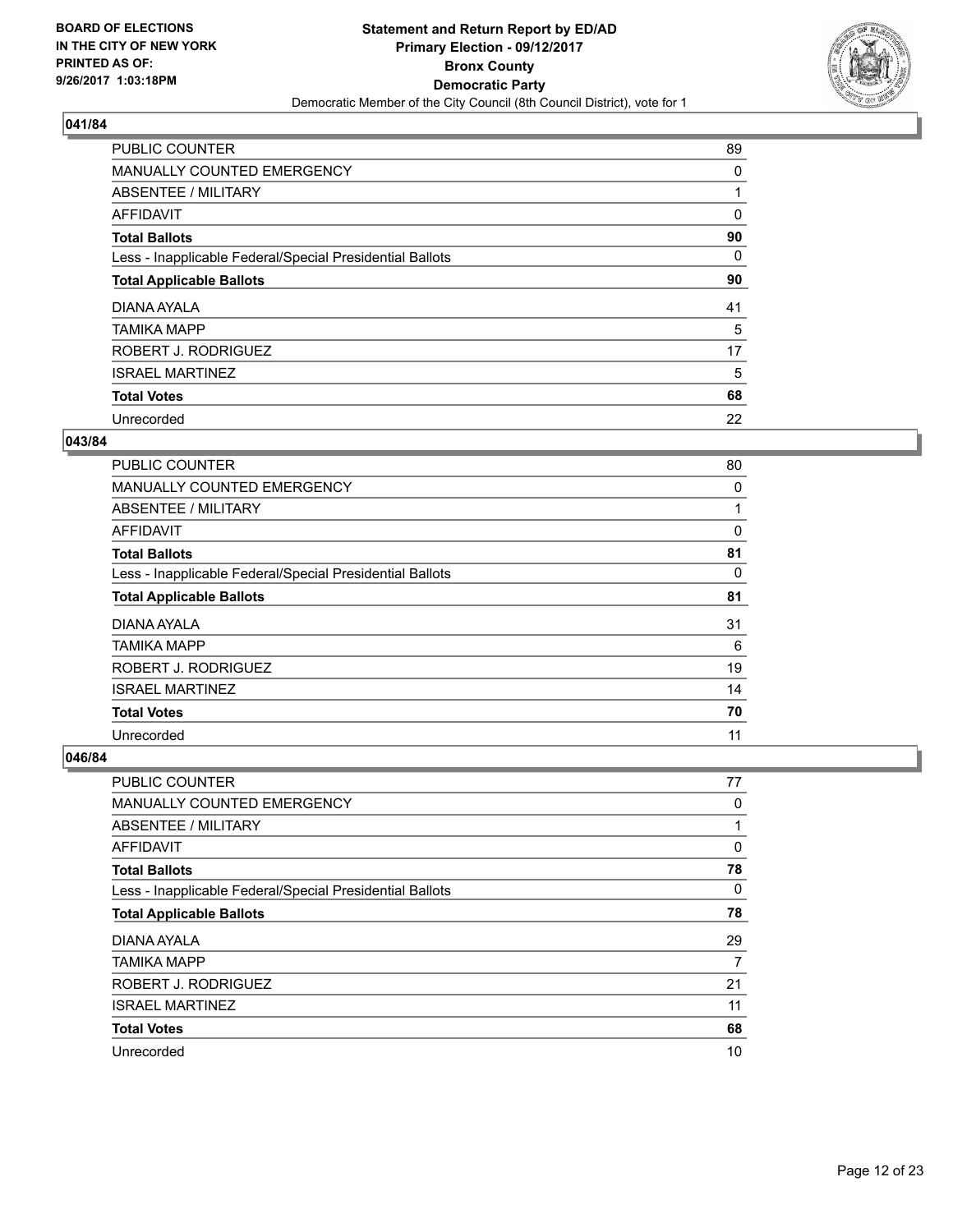

| <b>PUBLIC COUNTER</b>                                    | 32 |
|----------------------------------------------------------|----|
| MANUALLY COUNTED EMERGENCY                               | 0  |
| ABSENTEE / MILITARY                                      |    |
| AFFIDAVIT                                                | 0  |
| <b>Total Ballots</b>                                     | 33 |
| Less - Inapplicable Federal/Special Presidential Ballots | 0  |
| <b>Total Applicable Ballots</b>                          | 33 |
| DIANA AYALA                                              | 9  |
| <b>TAMIKA MAPP</b>                                       | 6  |
| ROBERT J. RODRIGUEZ                                      | 12 |
| <b>ISRAEL MARTINEZ</b>                                   | 4  |
| <b>Total Votes</b>                                       | 31 |
| Unrecorded                                               | 2  |

## **052/84**

| PUBLIC COUNTER                                           | 51             |
|----------------------------------------------------------|----------------|
| <b>MANUALLY COUNTED EMERGENCY</b>                        | 0              |
| ABSENTEE / MILITARY                                      | 0              |
| AFFIDAVIT                                                | 0              |
| <b>Total Ballots</b>                                     | 51             |
| Less - Inapplicable Federal/Special Presidential Ballots | 0              |
| <b>Total Applicable Ballots</b>                          | 51             |
| DIANA AYALA                                              | 18             |
| <b>TAMIKA MAPP</b>                                       | 3              |
| ROBERT J. RODRIGUEZ                                      | 9              |
| <b>ISRAEL MARTINEZ</b>                                   | 6              |
| RAFAEL SALAMANCA JR (WRITE-IN)                           | $\overline{2}$ |
| <b>Total Votes</b>                                       | 38             |
| Unrecorded                                               | 13             |

| PUBLIC COUNTER                                           | 94 |
|----------------------------------------------------------|----|
| <b>MANUALLY COUNTED EMERGENCY</b>                        | 0  |
| ABSENTEE / MILITARY                                      | 0  |
| AFFIDAVIT                                                | 0  |
| <b>Total Ballots</b>                                     | 94 |
| Less - Inapplicable Federal/Special Presidential Ballots | 0  |
| <b>Total Applicable Ballots</b>                          | 94 |
| DIANA AYALA                                              | 51 |
| <b>TAMIKA MAPP</b>                                       | 3  |
| ROBERT J. RODRIGUEZ                                      | 16 |
| <b>ISRAEL MARTINEZ</b>                                   | 13 |
| <b>Total Votes</b>                                       | 83 |
| Unrecorded                                               | 11 |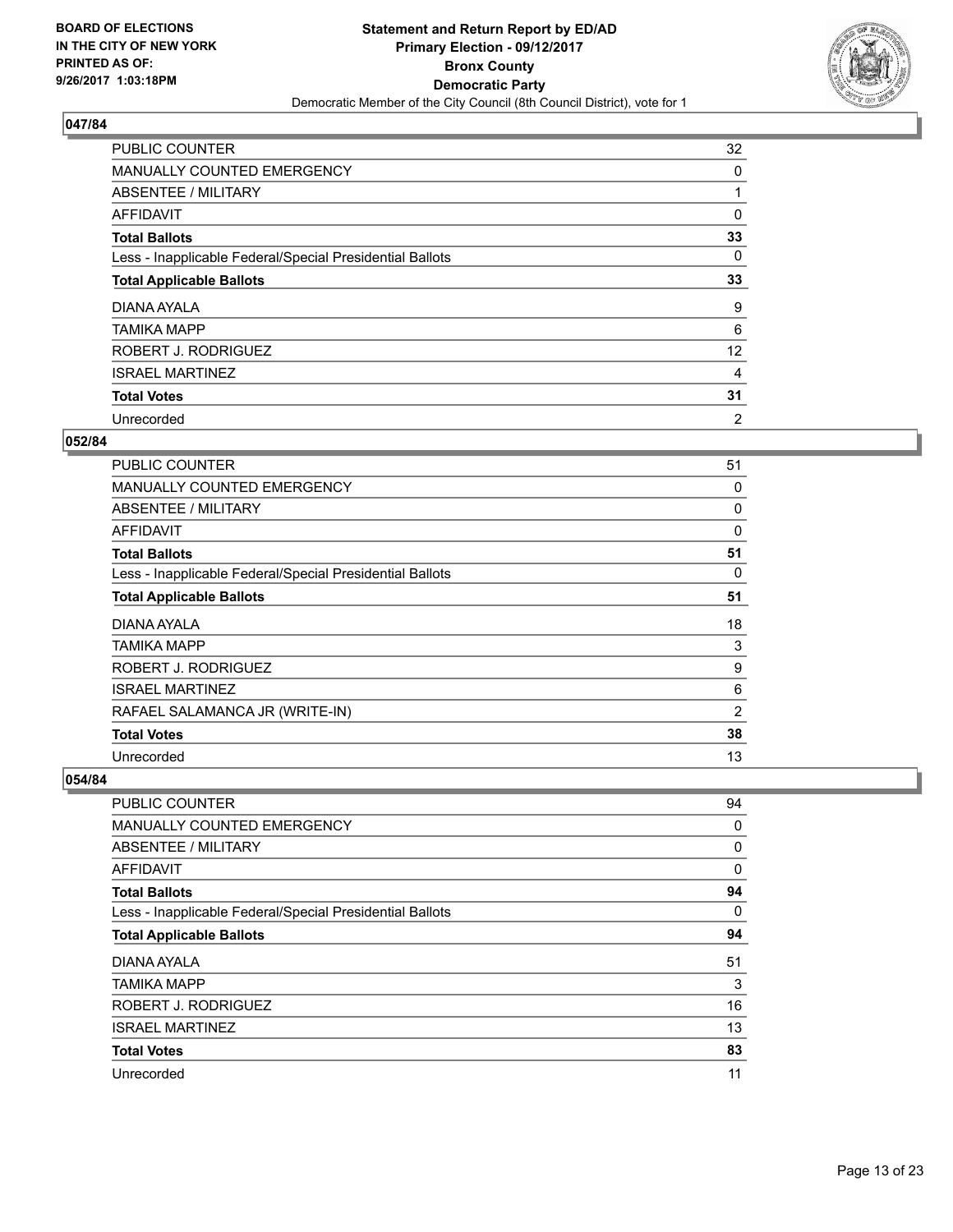

| PUBLIC COUNTER                                           | 77 |
|----------------------------------------------------------|----|
| MANUALLY COUNTED EMERGENCY                               | 0  |
| ABSENTEE / MILITARY                                      | 0  |
| AFFIDAVIT                                                | 0  |
| <b>Total Ballots</b>                                     | 77 |
| Less - Inapplicable Federal/Special Presidential Ballots | 0  |
| <b>Total Applicable Ballots</b>                          | 77 |
| DIANA AYALA                                              | 34 |
| <b>TAMIKA MAPP</b>                                       | 4  |
| ROBERT J. RODRIGUEZ                                      | 19 |
| <b>ISRAEL MARTINEZ</b>                                   | 5  |
| <b>Total Votes</b>                                       | 62 |
| Unrecorded                                               | 15 |

#### **056/84**

| <b>PUBLIC COUNTER</b>                                    | 73 |
|----------------------------------------------------------|----|
| MANUALLY COUNTED EMERGENCY                               | 0  |
| ABSENTEE / MILITARY                                      | 0  |
| <b>AFFIDAVIT</b>                                         | 0  |
| <b>Total Ballots</b>                                     | 73 |
| Less - Inapplicable Federal/Special Presidential Ballots | 0  |
| <b>Total Applicable Ballots</b>                          | 73 |
| DIANA AYALA                                              | 43 |
| <b>TAMIKA MAPP</b>                                       | 2  |
| ROBERT J. RODRIGUEZ                                      | 17 |
| <b>ISRAEL MARTINEZ</b>                                   | 3  |
| <b>Total Votes</b>                                       | 65 |
| Unrecorded                                               | 8  |

| <b>PUBLIC COUNTER</b>                                    | 65 |
|----------------------------------------------------------|----|
| <b>MANUALLY COUNTED EMERGENCY</b>                        | 0  |
| ABSENTEE / MILITARY                                      | 0  |
| AFFIDAVIT                                                | 1  |
| <b>Total Ballots</b>                                     | 66 |
| Less - Inapplicable Federal/Special Presidential Ballots | 0  |
| <b>Total Applicable Ballots</b>                          | 66 |
| DIANA AYALA                                              | 25 |
| <b>TAMIKA MAPP</b>                                       | 2  |
| ROBERT J. RODRIGUEZ                                      | 17 |
| <b>ISRAEL MARTINEZ</b>                                   | 5  |
| <b>Total Votes</b>                                       | 49 |
| Unrecorded                                               | 17 |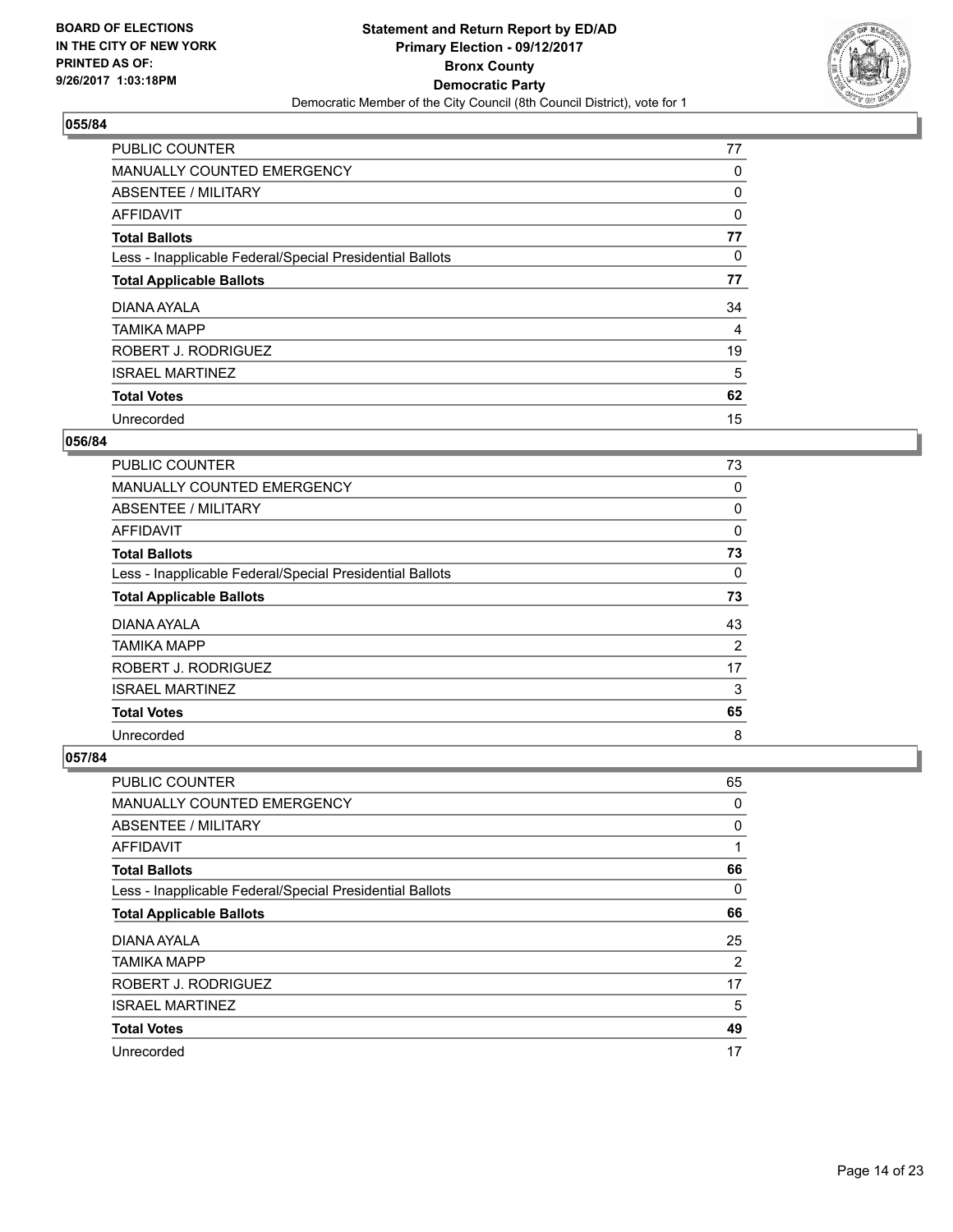

| PUBLIC COUNTER                                           | 77 |
|----------------------------------------------------------|----|
| MANUALLY COUNTED EMERGENCY                               | 0  |
| ABSENTEE / MILITARY                                      | 0  |
| AFFIDAVIT                                                | 0  |
| <b>Total Ballots</b>                                     | 77 |
| Less - Inapplicable Federal/Special Presidential Ballots | 0  |
| <b>Total Applicable Ballots</b>                          | 77 |
| DIANA AYALA                                              | 31 |
| <b>TAMIKA MAPP</b>                                       | 3  |
| ROBERT J. RODRIGUEZ                                      | 25 |
| <b>ISRAEL MARTINEZ</b>                                   | 5  |
| <b>Total Votes</b>                                       | 64 |
| Unrecorded                                               | 13 |

#### **059/84**

| <b>PUBLIC COUNTER</b>                                    | 63 |
|----------------------------------------------------------|----|
| <b>MANUALLY COUNTED EMERGENCY</b>                        | 0  |
| ABSENTEE / MILITARY                                      | 0  |
| <b>AFFIDAVIT</b>                                         |    |
| <b>Total Ballots</b>                                     | 64 |
| Less - Inapplicable Federal/Special Presidential Ballots | 0  |
| <b>Total Applicable Ballots</b>                          | 64 |
| DIANA AYALA                                              | 31 |
| TAMIKA MAPP                                              | 4  |
| ROBERT J. RODRIGUEZ                                      | 9  |
| <b>ISRAEL MARTINEZ</b>                                   | 3  |
| <b>Total Votes</b>                                       | 47 |
| Unrecorded                                               | 17 |

| <b>PUBLIC COUNTER</b>                                    | 51             |
|----------------------------------------------------------|----------------|
| <b>MANUALLY COUNTED EMERGENCY</b>                        | 0              |
| ABSENTEE / MILITARY                                      | $\overline{2}$ |
| AFFIDAVIT                                                | 0              |
| <b>Total Ballots</b>                                     | 53             |
| Less - Inapplicable Federal/Special Presidential Ballots | 0              |
| <b>Total Applicable Ballots</b>                          | 53             |
| DIANA AYALA                                              | 18             |
| <b>TAMIKA MAPP</b>                                       | 9              |
| ROBERT J. RODRIGUEZ                                      | 12             |
| <b>ISRAEL MARTINEZ</b>                                   | 3              |
| <b>Total Votes</b>                                       | 42             |
| Unrecorded                                               | 11             |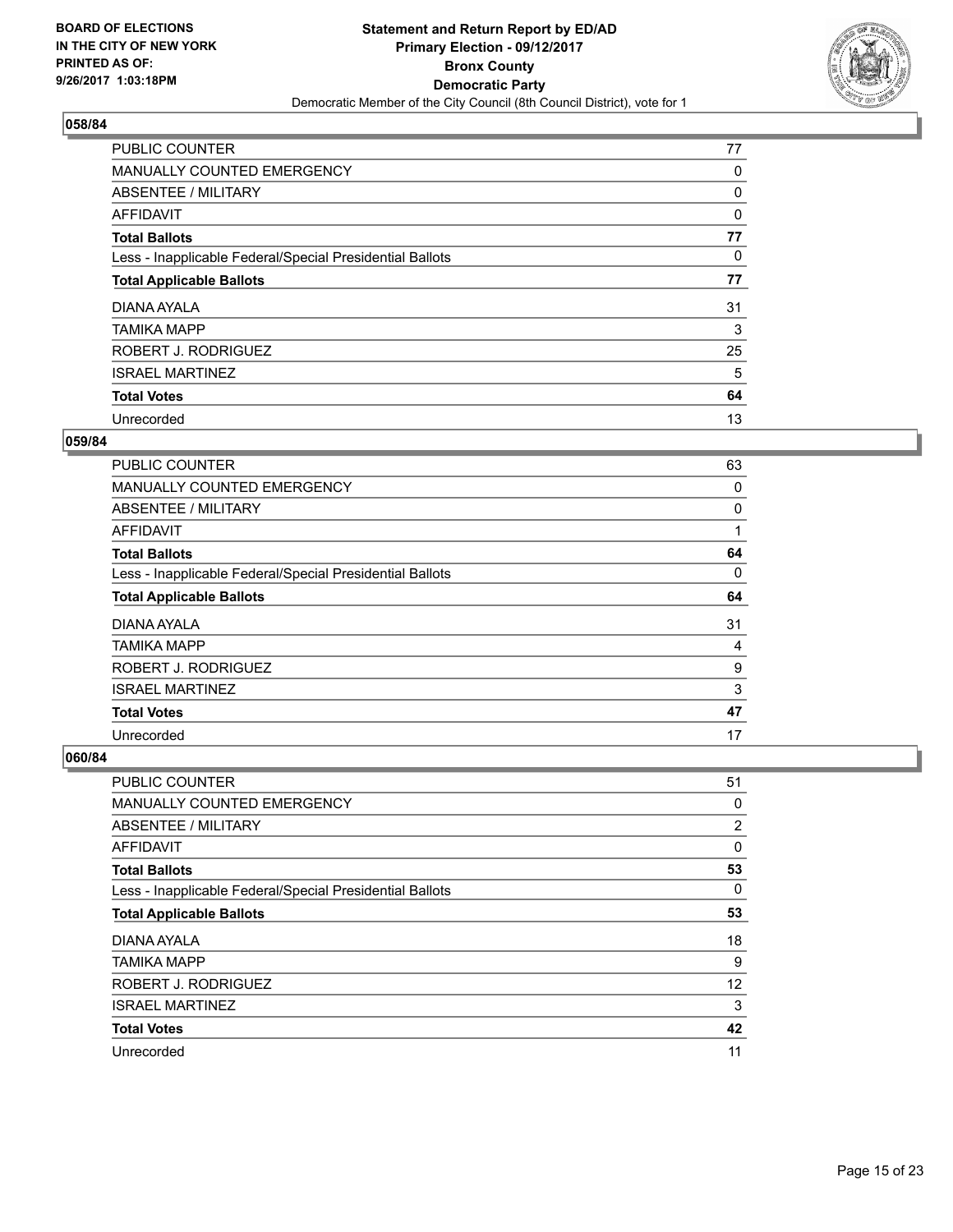

| PUBLIC COUNTER                                           | 114 |
|----------------------------------------------------------|-----|
| MANUALLY COUNTED EMERGENCY                               | 0   |
| ABSENTEE / MILITARY                                      | 0   |
| AFFIDAVIT                                                | 0   |
| <b>Total Ballots</b>                                     | 114 |
| Less - Inapplicable Federal/Special Presidential Ballots | 0   |
| <b>Total Applicable Ballots</b>                          | 114 |
| DIANA AYALA                                              | 51  |
| <b>TAMIKA MAPP</b>                                       | 14  |
| ROBERT J. RODRIGUEZ                                      | 34  |
| <b>ISRAEL MARTINEZ</b>                                   | 5   |
| <b>Total Votes</b>                                       | 104 |
| Unrecorded                                               | 10  |

#### **062/84**

| <b>PUBLIC COUNTER</b>                                    | 107      |
|----------------------------------------------------------|----------|
| <b>MANUALLY COUNTED EMERGENCY</b>                        | 0        |
| ABSENTEE / MILITARY                                      | 1        |
| AFFIDAVIT                                                | 0        |
| <b>Total Ballots</b>                                     | 108      |
| Less - Inapplicable Federal/Special Presidential Ballots | $\Omega$ |
| <b>Total Applicable Ballots</b>                          | 108      |
| DIANA AYALA                                              | 58       |
| <b>TAMIKA MAPP</b>                                       | 5        |
| ROBERT J. RODRIGUEZ                                      | 30       |
| <b>ISRAEL MARTINEZ</b>                                   | 5        |
| <b>Total Votes</b>                                       | 98       |
| Unrecorded                                               | 10       |

| <b>PUBLIC COUNTER</b>                                    | 76 |
|----------------------------------------------------------|----|
| <b>MANUALLY COUNTED EMERGENCY</b>                        | 0  |
| ABSENTEE / MILITARY                                      | 1  |
| AFFIDAVIT                                                | 0  |
| <b>Total Ballots</b>                                     | 77 |
| Less - Inapplicable Federal/Special Presidential Ballots | 0  |
| <b>Total Applicable Ballots</b>                          | 77 |
| DIANA AYALA                                              | 44 |
| <b>TAMIKA MAPP</b>                                       | 5  |
| ROBERT J. RODRIGUEZ                                      | 14 |
| <b>ISRAEL MARTINEZ</b>                                   | 6  |
| <b>Total Votes</b>                                       | 69 |
| Unrecorded                                               | 8  |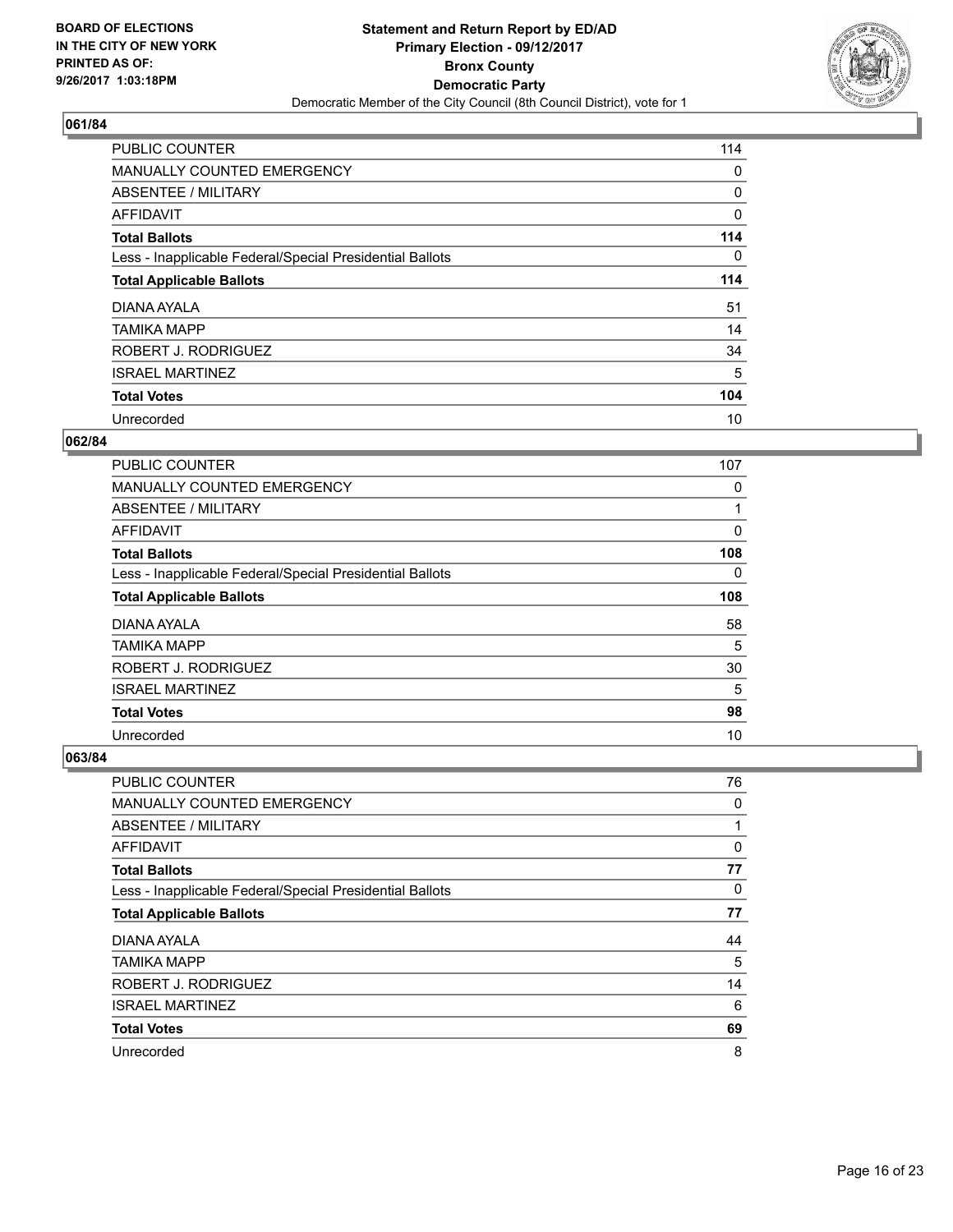

| PUBLIC COUNTER                                           | 70 |
|----------------------------------------------------------|----|
| MANUALLY COUNTED EMERGENCY                               | 0  |
| ABSENTEE / MILITARY                                      | 0  |
| AFFIDAVIT                                                |    |
| <b>Total Ballots</b>                                     | 71 |
| Less - Inapplicable Federal/Special Presidential Ballots | 0  |
| <b>Total Applicable Ballots</b>                          | 71 |
| DIANA AYALA                                              | 47 |
| <b>TAMIKA MAPP</b>                                       | 5  |
| ROBERT J. RODRIGUEZ                                      | 9  |
| <b>ISRAEL MARTINEZ</b>                                   | 0  |
| <b>Total Votes</b>                                       | 61 |
| Unrecorded                                               | 10 |

#### **065/84**

| <b>PUBLIC COUNTER</b>                                    | 58 |
|----------------------------------------------------------|----|
| <b>MANUALLY COUNTED EMERGENCY</b>                        | 0  |
| ABSENTEE / MILITARY                                      | 3  |
| <b>AFFIDAVIT</b>                                         | 0  |
| <b>Total Ballots</b>                                     | 61 |
| Less - Inapplicable Federal/Special Presidential Ballots | 0  |
| <b>Total Applicable Ballots</b>                          | 61 |
| DIANA AYALA                                              | 28 |
| TAMIKA MAPP                                              | 8  |
| ROBERT J. RODRIGUEZ                                      | 6  |
| <b>ISRAEL MARTINEZ</b>                                   | 4  |
| <b>Total Votes</b>                                       | 46 |
| Unrecorded                                               | 15 |

| <b>PUBLIC COUNTER</b>                                    | 70 |
|----------------------------------------------------------|----|
| MANUALLY COUNTED EMERGENCY                               | 0  |
| ABSENTEE / MILITARY                                      | 2  |
| AFFIDAVIT                                                | 1  |
| <b>Total Ballots</b>                                     | 73 |
| Less - Inapplicable Federal/Special Presidential Ballots | 0  |
| <b>Total Applicable Ballots</b>                          | 73 |
| DIANA AYALA                                              | 37 |
| <b>TAMIKA MAPP</b>                                       | 6  |
| ROBERT J. RODRIGUEZ                                      | 18 |
| <b>ISRAEL MARTINEZ</b>                                   | 5  |
| <b>Total Votes</b>                                       | 66 |
| Unrecorded                                               | 7  |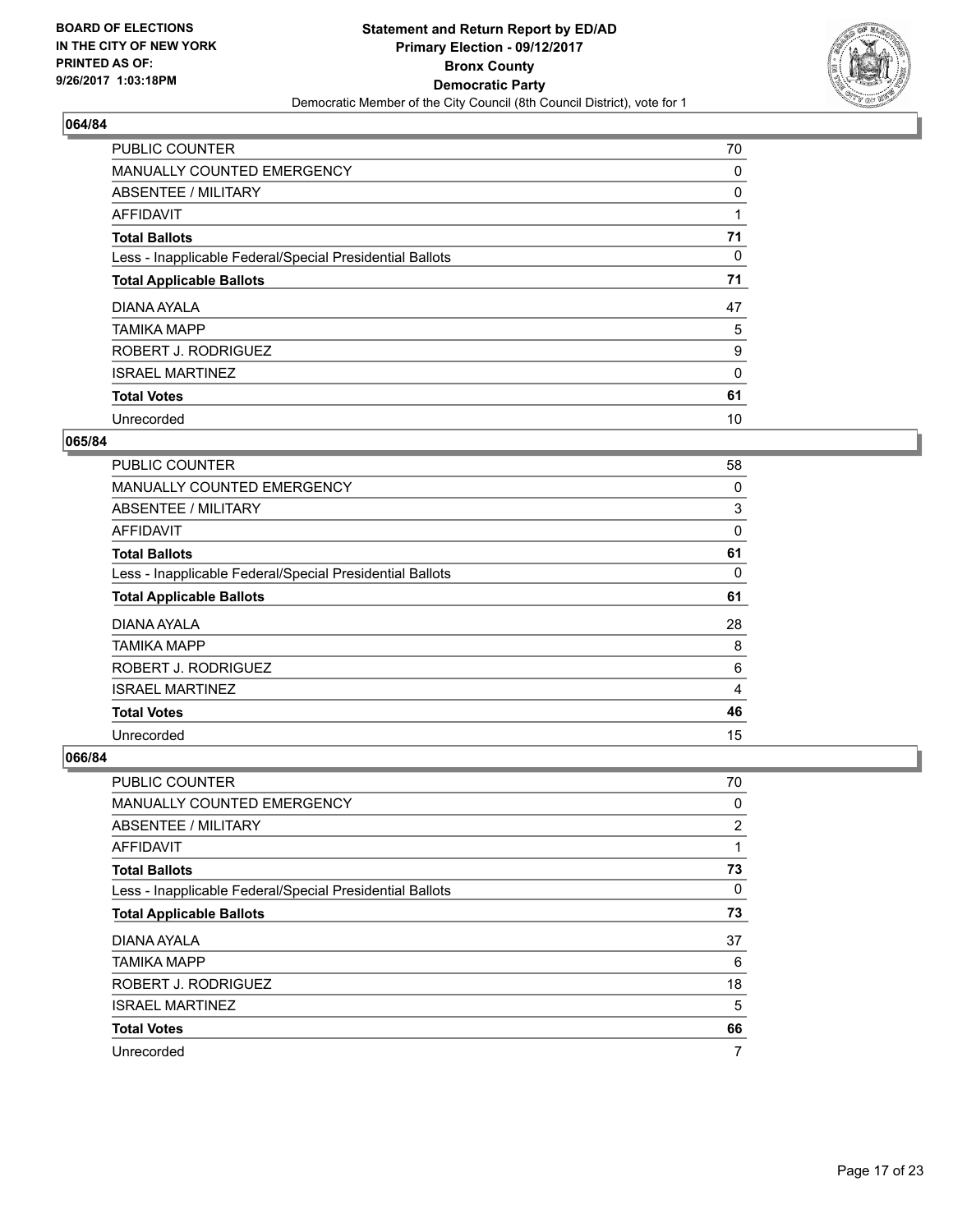

| <b>PUBLIC COUNTER</b>                                    | 86             |
|----------------------------------------------------------|----------------|
| <b>MANUALLY COUNTED EMERGENCY</b>                        | 0              |
| ABSENTEE / MILITARY                                      | $\overline{2}$ |
| <b>AFFIDAVIT</b>                                         |                |
| <b>Total Ballots</b>                                     | 89             |
| Less - Inapplicable Federal/Special Presidential Ballots | 0              |
| <b>Total Applicable Ballots</b>                          | 89             |
| DIANA AYALA                                              | 44             |
| <b>TAMIKA MAPP</b>                                       | 3              |
| ROBERT J. RODRIGUEZ                                      | 14             |
| <b>ISRAEL MARTINEZ</b>                                   | 7              |
| <b>Total Votes</b>                                       | 68             |
| Unrecorded                                               | 21             |

#### **068/84**

| <b>PUBLIC COUNTER</b>                                    | 60       |
|----------------------------------------------------------|----------|
| <b>MANUALLY COUNTED EMERGENCY</b>                        | $\Omega$ |
| ABSENTEE / MILITARY                                      | 1        |
| <b>AFFIDAVIT</b>                                         | 0        |
| <b>Total Ballots</b>                                     | 61       |
| Less - Inapplicable Federal/Special Presidential Ballots | 0        |
| <b>Total Applicable Ballots</b>                          | 61       |
| DIANA AYALA                                              | 31       |
| TAMIKA MAPP                                              | 5        |
| ROBERT J. RODRIGUEZ                                      | 11       |
| <b>ISRAEL MARTINEZ</b>                                   | 5        |
| <b>Total Votes</b>                                       | 52       |
| Unrecorded                                               | 9        |

| <b>PUBLIC COUNTER</b>                                    | 16 |
|----------------------------------------------------------|----|
| MANUALLY COUNTED EMERGENCY                               | 0  |
| ABSENTEE / MILITARY                                      | 0  |
| AFFIDAVIT                                                | 0  |
| <b>Total Ballots</b>                                     | 16 |
| Less - Inapplicable Federal/Special Presidential Ballots | 0  |
| <b>Total Applicable Ballots</b>                          | 16 |
| DIANA AYALA                                              | 7  |
| <b>TAMIKA MAPP</b>                                       |    |
| ROBERT J. RODRIGUEZ                                      | 2  |
| <b>ISRAEL MARTINEZ</b>                                   | 3  |
| <b>Total Votes</b>                                       | 13 |
| Unrecorded                                               | 3  |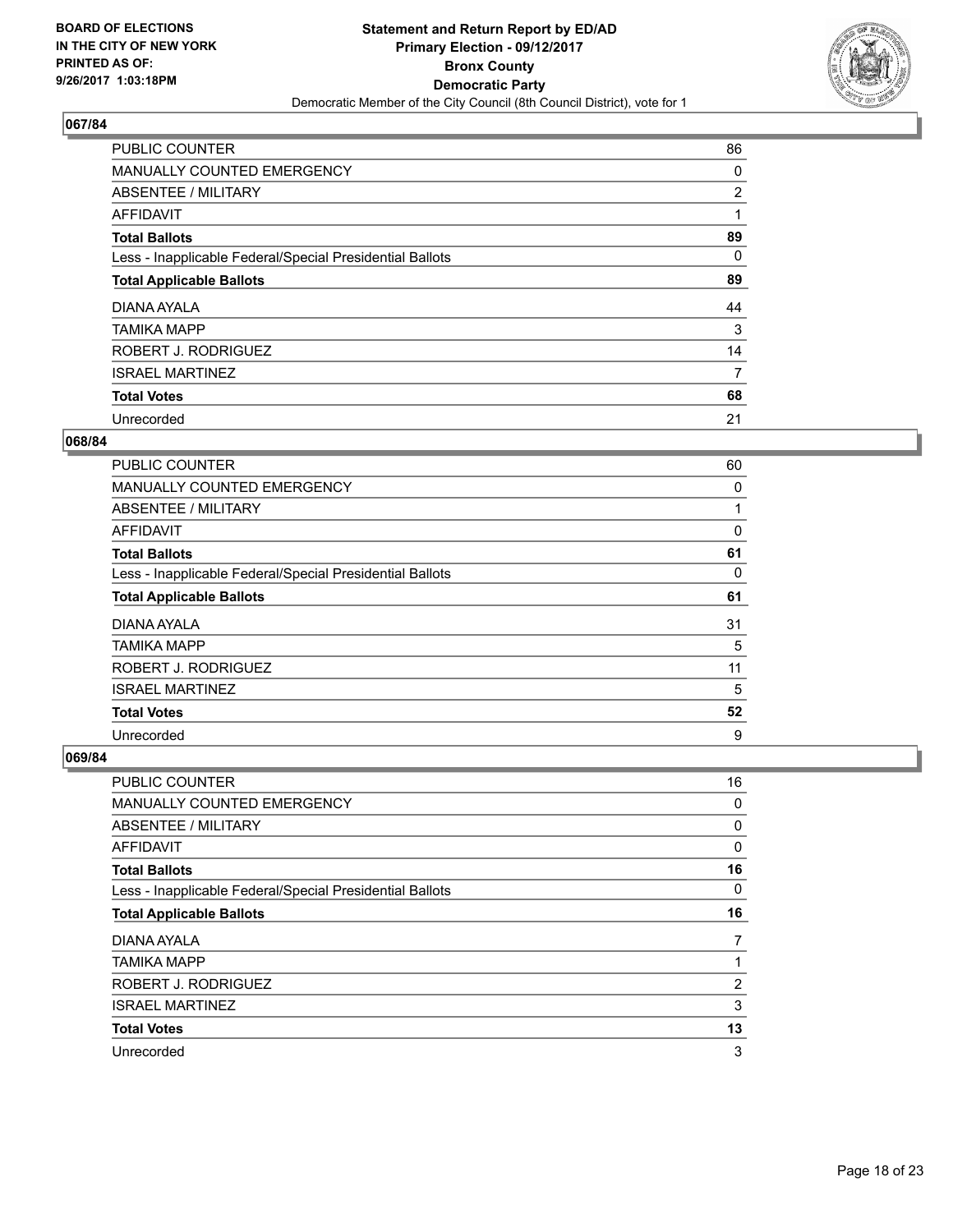

| <b>PUBLIC COUNTER</b>                                    | 37 |
|----------------------------------------------------------|----|
| MANUALLY COUNTED EMERGENCY                               | 0  |
| ABSENTEE / MILITARY                                      | 0  |
| AFFIDAVIT                                                | 0  |
| <b>Total Ballots</b>                                     | 37 |
| Less - Inapplicable Federal/Special Presidential Ballots | 0  |
| <b>Total Applicable Ballots</b>                          | 37 |
| DIANA AYALA                                              | 15 |
| <b>TAMIKA MAPP</b>                                       | 6  |
| ROBERT J. RODRIGUEZ                                      | 4  |
| <b>ISRAEL MARTINEZ</b>                                   | 7  |
| <b>Total Votes</b>                                       | 32 |
| Unrecorded                                               | 5  |

## **071/84**

| <b>PUBLIC COUNTER</b>                                    | 69 |
|----------------------------------------------------------|----|
| <b>MANUALLY COUNTED EMERGENCY</b>                        | 0  |
| ABSENTEE / MILITARY                                      | 0  |
| <b>AFFIDAVIT</b>                                         | 0  |
| <b>Total Ballots</b>                                     | 69 |
| Less - Inapplicable Federal/Special Presidential Ballots | 0  |
| <b>Total Applicable Ballots</b>                          | 69 |
| DIANA AYALA                                              | 19 |
| TAMIKA MAPP                                              | 4  |
| ROBERT J. RODRIGUEZ                                      | 16 |
| <b>ISRAEL MARTINEZ</b>                                   | 7  |
| <b>Total Votes</b>                                       | 46 |
| Unrecorded                                               | 23 |

| <b>PUBLIC COUNTER</b>                                    | 96 |
|----------------------------------------------------------|----|
| <b>MANUALLY COUNTED EMERGENCY</b>                        | 0  |
| ABSENTEE / MILITARY                                      | 1  |
| AFFIDAVIT                                                | 0  |
| <b>Total Ballots</b>                                     | 97 |
| Less - Inapplicable Federal/Special Presidential Ballots | 0  |
| <b>Total Applicable Ballots</b>                          | 97 |
| DIANA AYALA                                              | 39 |
| <b>TAMIKA MAPP</b>                                       | 10 |
| ROBERT J. RODRIGUEZ                                      | 21 |
| <b>ISRAEL MARTINEZ</b>                                   | 14 |
| <b>Total Votes</b>                                       | 84 |
| Unrecorded                                               | 13 |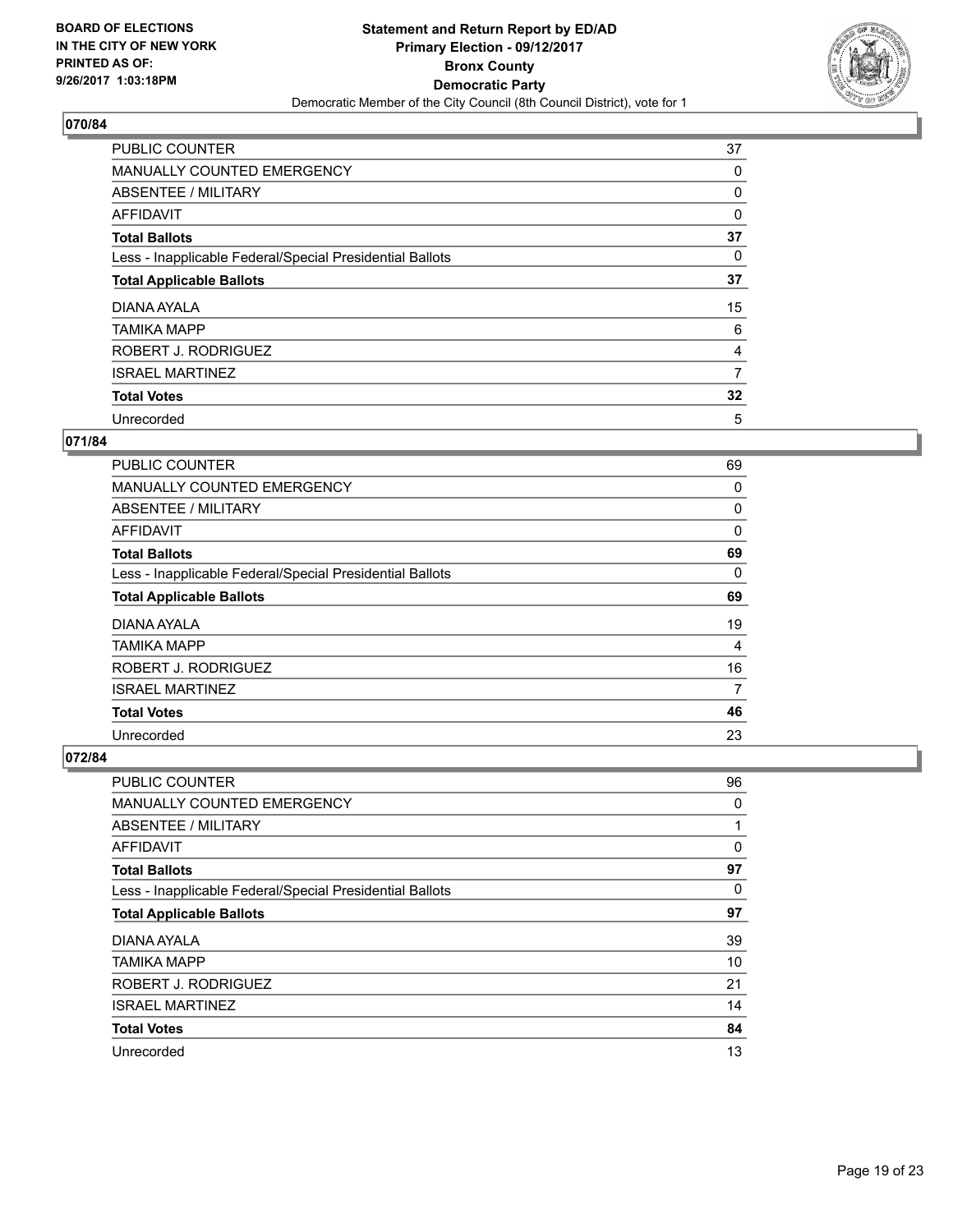

| <b>PUBLIC COUNTER</b>                                    | 15 |
|----------------------------------------------------------|----|
| MANUALLY COUNTED EMERGENCY                               | 0  |
| ABSENTEE / MILITARY                                      |    |
| AFFIDAVIT                                                | 2  |
| <b>Total Ballots</b>                                     | 18 |
| Less - Inapplicable Federal/Special Presidential Ballots | 0  |
| <b>Total Applicable Ballots</b>                          | 18 |
| DIANA AYALA                                              | 7  |
| <b>TAMIKA MAPP</b>                                       |    |
| ROBERT J. RODRIGUEZ                                      | 3  |
| <b>ISRAEL MARTINEZ</b>                                   | 4  |
| <b>Total Votes</b>                                       | 15 |
| Unrecorded                                               | 3  |

## **079/84**

| <b>TAMIKA MAPP</b>                                       | 0                     |
|----------------------------------------------------------|-----------------------|
| DIANA AYALA                                              | 2                     |
| <b>Total Applicable Ballots</b>                          | 2                     |
| Less - Inapplicable Federal/Special Presidential Ballots | 0                     |
| <b>Total Ballots</b>                                     | $\mathbf{2}$          |
| AFFIDAVIT                                                | 0                     |
| ABSENTEE / MILITARY                                      | 0                     |
| <b>MANUALLY COUNTED EMERGENCY</b>                        | 0                     |
| PUBLIC COUNTER                                           | $\mathbf{2}^{\prime}$ |

| <b>PUBLIC COUNTER</b>                                    | 37 |
|----------------------------------------------------------|----|
| MANUALLY COUNTED EMERGENCY                               | 0  |
| ABSENTEE / MILITARY                                      | 0  |
| AFFIDAVIT                                                | 0  |
| <b>Total Ballots</b>                                     | 37 |
| Less - Inapplicable Federal/Special Presidential Ballots | 0  |
| <b>Total Applicable Ballots</b>                          | 37 |
| DIANA AYALA                                              | 12 |
| TAMIKA MAPP                                              | 9  |
| ROBERT J. RODRIGUEZ                                      | 10 |
| <b>ISRAEL MARTINEZ</b>                                   | 2  |
| UNATTRIBUTABLE WRITE-IN (WRITE-IN)                       | 1  |
| <b>Total Votes</b>                                       | 34 |
| Unrecorded                                               | 3  |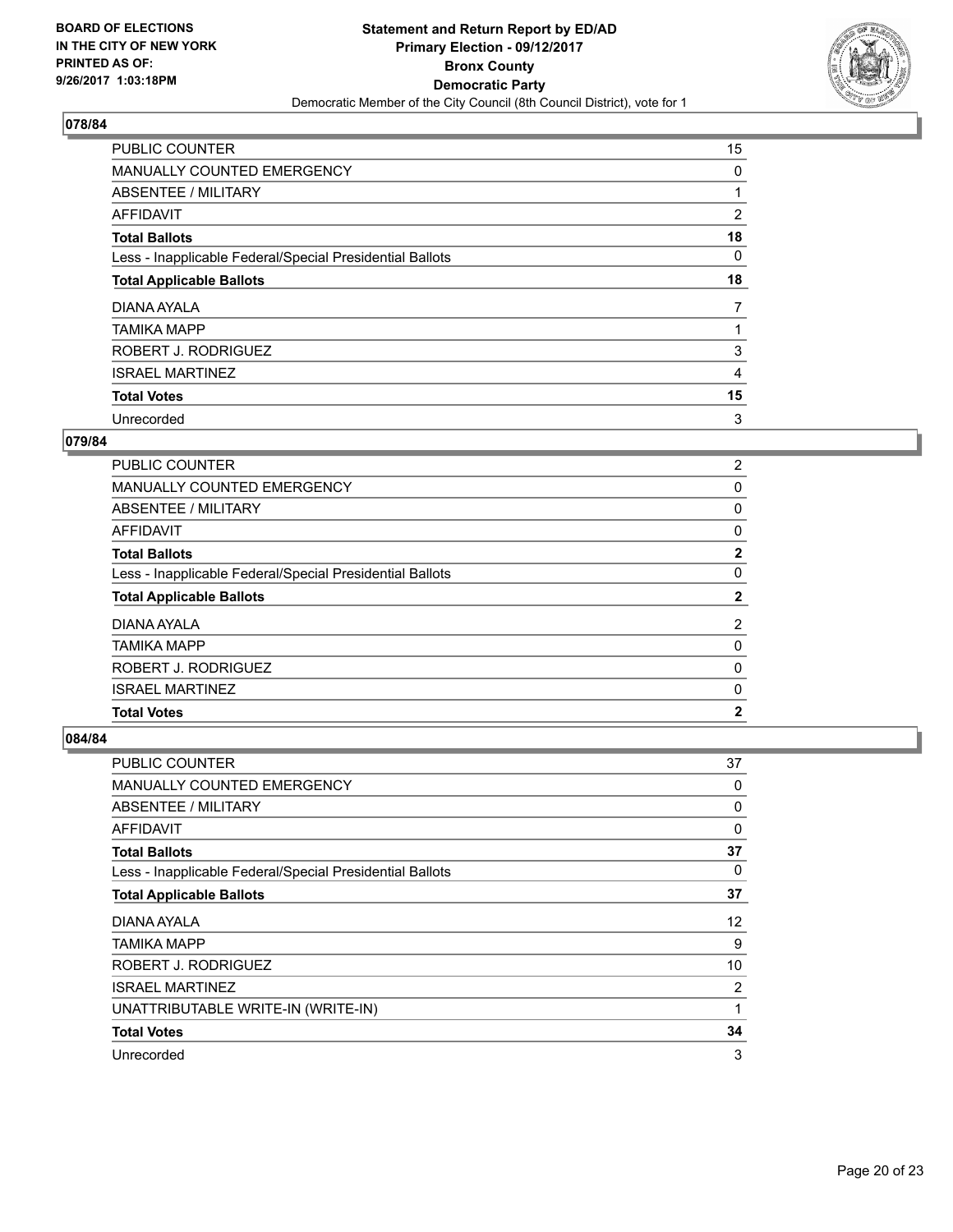

| <b>PUBLIC COUNTER</b>                                    | 45 |
|----------------------------------------------------------|----|
| <b>MANUALLY COUNTED EMERGENCY</b>                        | 0  |
| ABSENTEE / MILITARY                                      | 0  |
| AFFIDAVIT                                                | 1  |
| <b>Total Ballots</b>                                     | 46 |
| Less - Inapplicable Federal/Special Presidential Ballots | 0  |
| <b>Total Applicable Ballots</b>                          | 46 |
| DIANA AYALA                                              | 13 |
| TAMIKA MAPP                                              | 4  |
| ROBERT J. RODRIGUEZ                                      | 8  |
| <b>ISRAEL MARTINEZ</b>                                   | 7  |
| RAFAEL SALAMANCA JR (WRITE-IN)                           | 2  |
| <b>Total Votes</b>                                       | 34 |
| Unrecorded                                               | 12 |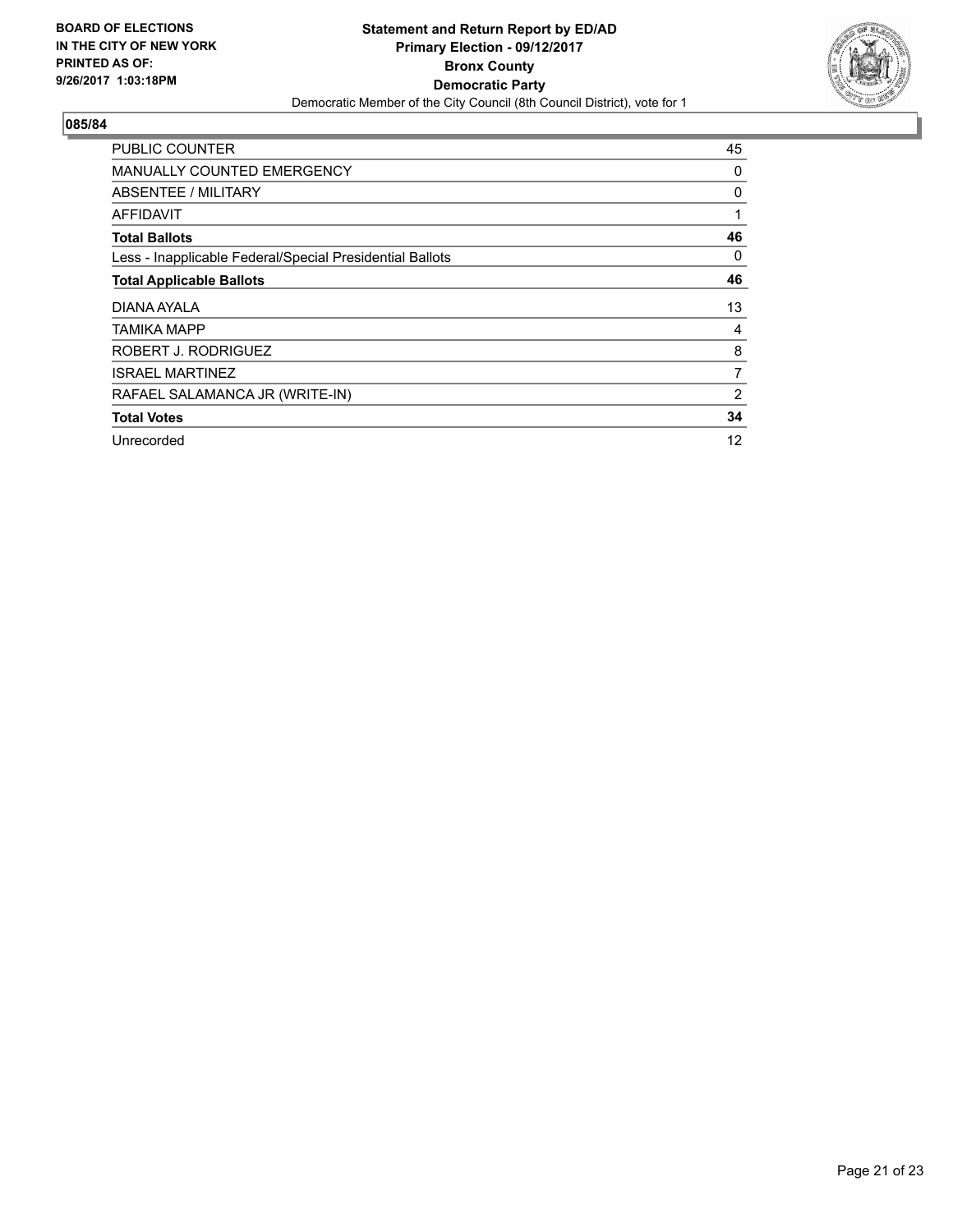

| <b>PUBLIC COUNTER</b>                                    | 66 |
|----------------------------------------------------------|----|
| MANUALLY COUNTED EMERGENCY                               | 0  |
| ABSENTEE / MILITARY                                      | 0  |
| AFFIDAVIT                                                | 2  |
| <b>Total Ballots</b>                                     | 68 |
| Less - Inapplicable Federal/Special Presidential Ballots | 0  |
| <b>Total Applicable Ballots</b>                          | 68 |
| DIANA AYALA                                              | 23 |
| <b>TAMIKA MAPP</b>                                       | 2  |
| ROBERT J. RODRIGUEZ                                      | 26 |
| <b>ISRAEL MARTINEZ</b>                                   | 12 |
| <b>Total Votes</b>                                       | 63 |
| Unrecorded                                               | 5  |

#### **042/85**

| <b>PUBLIC COUNTER</b>                                    | 75 |
|----------------------------------------------------------|----|
| <b>MANUALLY COUNTED EMERGENCY</b>                        | 0  |
| ABSENTEE / MILITARY                                      | 4  |
| <b>AFFIDAVIT</b>                                         | 1  |
| <b>Total Ballots</b>                                     | 80 |
| Less - Inapplicable Federal/Special Presidential Ballots | 0  |
| <b>Total Applicable Ballots</b>                          | 80 |
| DIANA AYALA                                              | 33 |
| <b>TAMIKA MAPP</b>                                       | 6  |
| ROBERT J. RODRIGUEZ                                      | 30 |
| <b>ISRAEL MARTINEZ</b>                                   | 6  |
| <b>Total Votes</b>                                       | 75 |
| Unrecorded                                               | 5  |

| PUBLIC COUNTER                                           | 46             |
|----------------------------------------------------------|----------------|
| <b>MANUALLY COUNTED EMERGENCY</b>                        | 0              |
| ABSENTEE / MILITARY                                      | 0              |
| AFFIDAVIT                                                | 0              |
| <b>Total Ballots</b>                                     | 46             |
| Less - Inapplicable Federal/Special Presidential Ballots | 0              |
| <b>Total Applicable Ballots</b>                          | 46             |
| DIANA AYALA                                              | 17             |
| <b>TAMIKA MAPP</b>                                       | 2              |
| ROBERT J. RODRIGUEZ                                      | 15             |
| <b>ISRAEL MARTINEZ</b>                                   | 10             |
| <b>Total Votes</b>                                       | 44             |
| Unrecorded                                               | $\overline{2}$ |